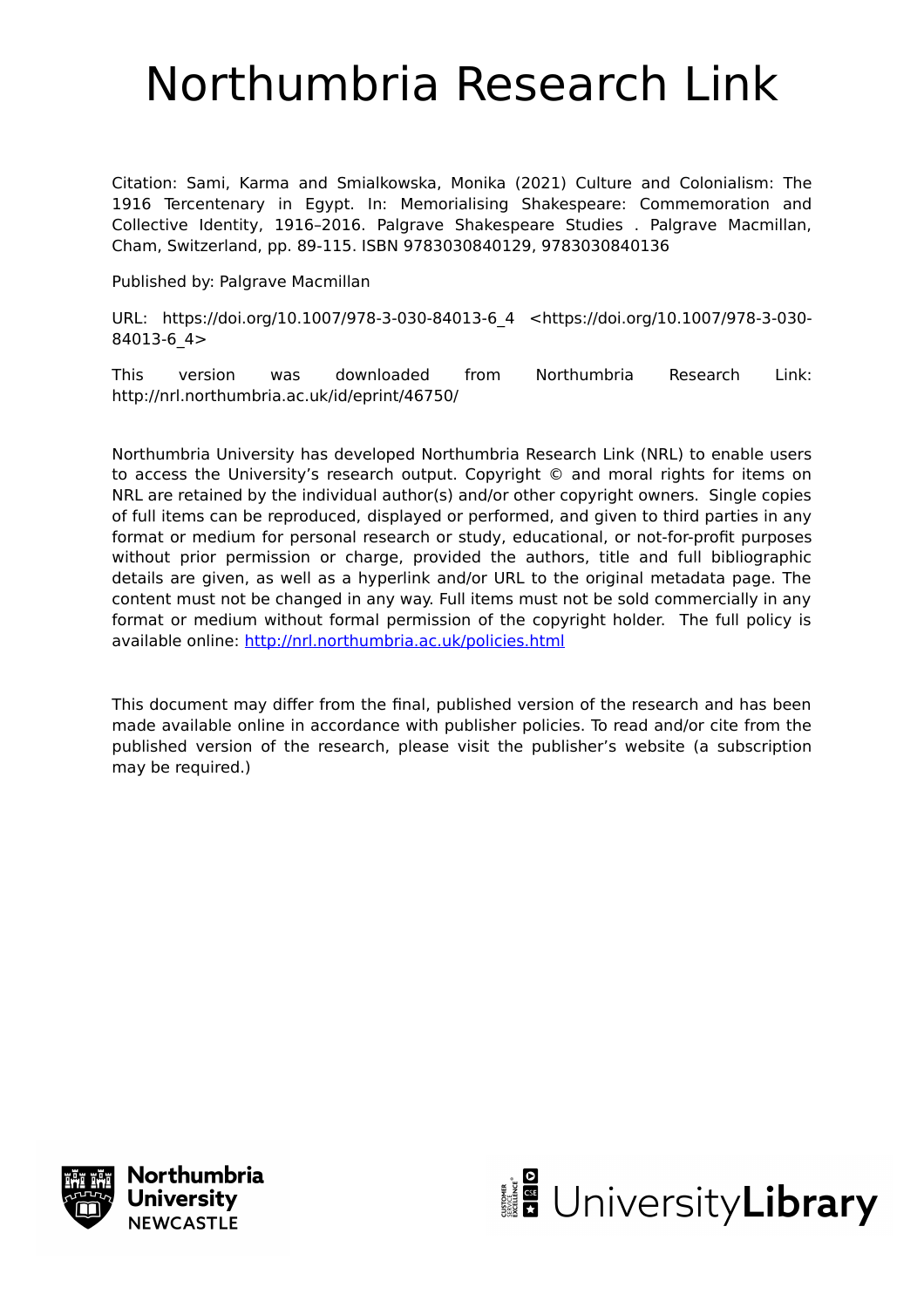

89

## Culture and Colonialism: The 1916 Shakespeare Tercentenary in Egypt

*Karma Sami and Monika Smialkowska*

## The Shakespeare Tercentenary and the British Empire

In 1916, the year of the three-hundredth anniversary of Shakespeare's death, the English playwright and theatre critic Henry Arthur Jones published a pamphlet entitled *Shakespeare and Germany*. Reflecting the ongoing hostilities of the Great War, the booklet advises German audiences to interpret the vision of Banquo's descendants in *Macbeth* as 'the long line of [England's] inheriting children, carrying the sceptres of dominion to future ages—Canada, Australia, New Zealand, [South] Africa, Egypt, India'.<sup>[1](#page-18-0)</sup> It triumphantly declares that the consequence

K. Sami  $(\boxtimes)$ 

M. Smialkowska

© The Author(s) 2021, corrected publication 2022 E. G. C. King and M. Smialkowska (eds.), *Memorialising Shakespeare*, Palgrave Shakespeare Studies, [https://doi.org/10.1007/978-3-030-84013-6\\_4](https://doi.org/10.1007/978-3-030-84013-6_4)

The original version of this chapter was revised: Author Karma Sami's affiliation has been changed. The correction to this chapter is available at [https://doi.org/10.1007/978-3-030-84013-6\\_13](https://doi.org/10.1007/978-3-030-84013-6_13)

Department of English, Faculty of Al Alsun, Ain Shams University, Cairo, Egypt e-mail: [karmasami@alsun.asu.edu.eg](mailto:karmasami@alsun.asu.edu.eg)

Department of Humanities, Northumbria University, Newcastle upon Tyne, UK e-mail: [monika.smialkowska@northumbria.ac.uk](mailto:monika.smialkowska@northumbria.ac.uk)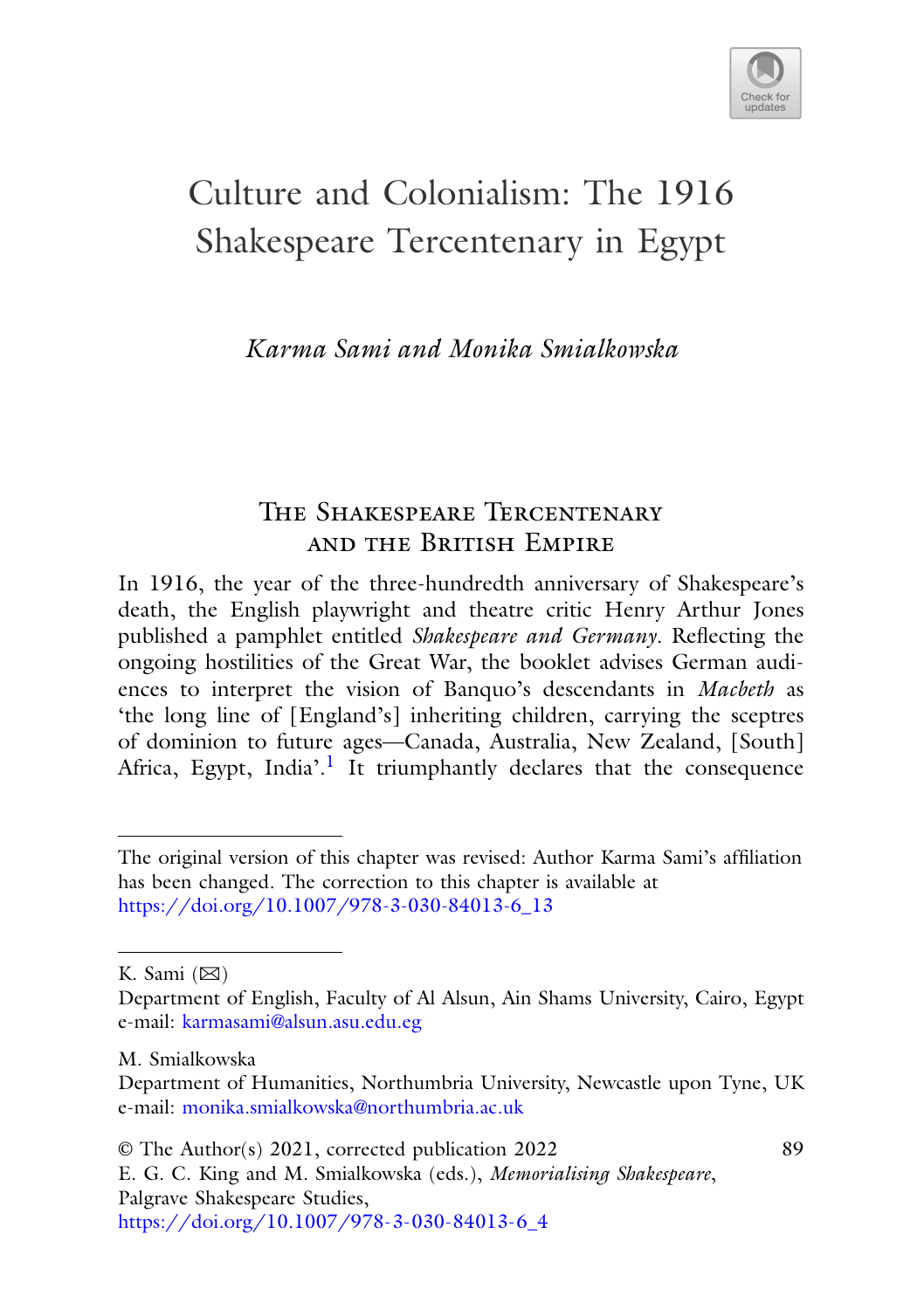of 'Germany's design to destroy England […] has been to bring all England's children round her to defend her, and to make her vast Empire one family, secure and complete' (Jones, p. 25). Such a use of Shakespeare to affirm the unity among Britain's allies, particularly those belonging to the British Empire, was common in the propagandistic exhortations to the British overseas territories 'to help the Mother Country in her peril'.[2](#page-18-0) Effectively, the Tercentenary became an occasion for the imperial centre to demand expressions of loyalty and filial subordination from its colonial peripheries. However, while many British dominions enthusiastically commemorated Shakespeare, their tributes did not always produce the desired impression of imperial harmony and unity. Instead, as Coppélia Kahn argues, some of them unexpectedly foregrounded 'the contradictions of empire', bringing to the fore deep-seated cultural and political conflicts[.3](#page-18-0) More recent criticism has further demonstrated that the Shakespeare Tercentenary celebrations in the colonial contexts of Ireland, Australia, New Zealand, and South Africa registered tensions between the centralising drive to maintain imperial cohesion and local impulses to pursue emerging independent (national or ethnic) identities.<sup>[4](#page-18-0)</sup>

Despite the growing body of research into the Tercentenary's (post) colonial dimensions, 1916 Shakespearean commemorations in one of the locations that Jones mentions—Egypt—have so far attracted little scholarly attention.<sup>5</sup> Filling in this gap is all the more important in view of Egypt's unique position within the British Empire, distinct from the nations whose Tercentenary celebrations have been explored in some detail. Australia, New Zealand, and South Africa, unlike Egypt, enjoyed the status of self-governing Dominions and the measure of independence that came with it, while containing large numbers of ethnic British settlers. Meanwhile, Ireland, one of the earliest targets of British colonial expansion and subject to direct British rule, was engaged in an ongoing struggle for autonomy, which came to a head during the 1916 Easter Rising. Egypt's situation differed so substantially from any of these nations that its inclusion on Jones's list may come as a surprise. In 1916, the British occupation of the country had been relatively recent, dating back to 1882, with the protectorate status officially announced only in 1914. Nevertheless, Egypt had a long and complex history of involvement not only with the British Empire but also with other imperial powers, both ancient and modern. From the end of the era of the pharaohs until 1952, Egypt was ruled by a succession of 'foreign potentates', including Greeks, Romans, Arab Muslims, Mamluks, Ottoman Turks, and eventually the British. $6$  For the Shakespeare Tercentenary, the crucial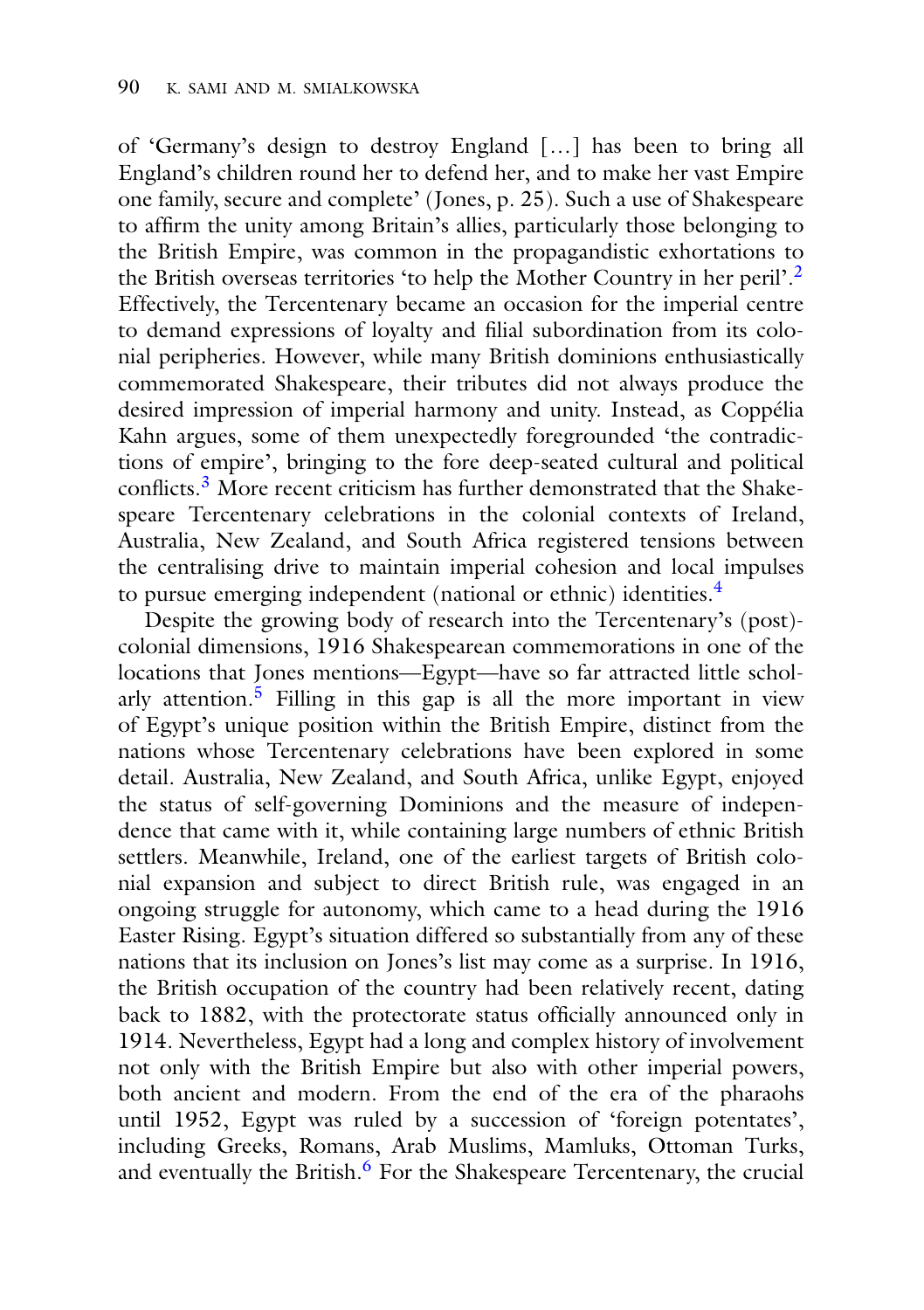context is the nineteenth century, when the lingering Ottoman power combined with increasing European influences and growing Egyptian nationalist feelings, which resulted in a complex mixture of intellectual cosmopolitanism and anti-colonial resentment. It is against this historical background that Egypt's Shakespearean commemorations of 1916 have to be examined.

## Prologues to the 'Swelling ACT OF THE IMPERIAL THEME'

Since 1517, Egypt had been an Ottoman province, administered by a governor appointed by the sultan and obliged to pay annual tribute to Istanbul (Tignor, pp. 176–180). However, as the nineteenth century approached, Ottoman global influence gradually declined and colonial competition between emerging European powers intensified. In 1798, Napoleon Bonaparte's troops invaded Egypt. One of their main goals was to undermine British colonial status, since Egypt was 'one of the strategic lifelines to India, the cornerstone of Britain overseas' (Tignor, p. 198). Opposed by the Ottomans, the British, and the Egyptians themselves, the French occupation lasted only until 1801, but it paved the way for a number of crucial developments. When the French army withdrew, factional fighting in Egypt propelled into power an unlikely candidate: Muhammad Ali, the commander of the Albanian contingent of the Ottoman army. In 1805, his forces seized control and the sultan reluctantly recognised him as Egypt's ruler, under the proviso that Egypt remains a tribute-paying Ottoman province (Tignor, pp. 208–209). Muhammad Ali's reign, which lasted until 1848, was a period of intensive modernisation. Drawing on European models, he enlarged and upgraded the Egyptian army, established institutions of higher education, encouraged new methods of irrigation and farming, and laid the foundations for the country's industrialisation. His modernising programmes created unprecedented opportunities for native-born Egyptians, as his expanding army and bureaucracy needed more staff than the available numbers of foreign-born elites who had traditionally filled these roles. Thus, his reign witnessed a growth of native Egyptian intelligentsia, military personnel, administrators, and wealthy landowners. As a consequence, a 'sense of modern Egyptian national identity began to take shape', a development that would continue under his successors (Tignor, p. 218).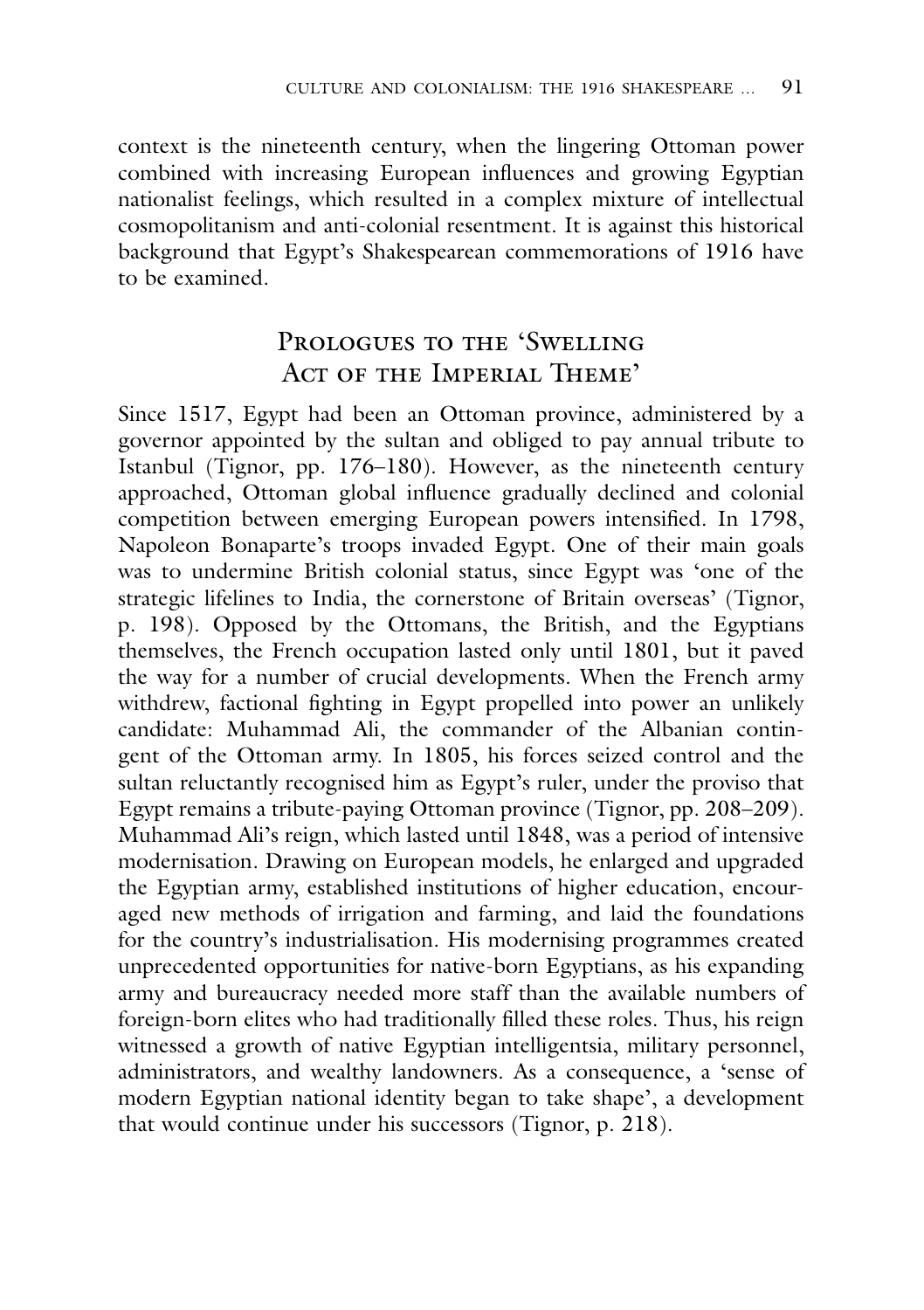Muhammad Ali's grandson, Khedive Ismail, who came into power in 1863, shared his grandfather's modernising ambitions. By spending lavishly to Europeanise Egypt, he became heavily indebted to western creditors, which led to European powers gradually taking control of the country's affairs. By 1878, Ismail was forced to accept not only foreign advisers to oversee the payment of debts, but also the appointment of British and French ministers to key governmental positions.<sup>7</sup> Deepening financial crisis, accompanied by a dissatisfaction in the army, led to the deposition of Ismail, who was replaced by his son Tawfiq in 1879 (Tignor, pp. 225–226; Marsot, p. 83). Under Khedive Tawfiq, economic and political frictions turned to violent conflict. Ahmad Urabi, one of the only four native-born colonels in the Egyptian army, became a focal point for those who resented the dominance of the old Turco-Circassian elites and the growing European influences. $8$  Egyptians opposed to Tawfiq's policies began to gather around Urabi, and the mounting tensions came to a head in June and July 1882. On the 11th June a riot broke out in Alexandria, in which about fifty Europeans and two hundred and fifty Egyptians died[.9](#page-18-0) After Urabi's forces moved in to restore order, the British, who supported Tawfiq against the Urabists, commenced the bombardment of Alexandria on the 11th July. A full-scale invasion of the country swiftly followed. In September 1882, Urabi was defeated, his army disbanded, and the British occupation of Egypt began (Marsot, pp. 87–88; Reid, pp. 231–236).

However, Egypt did not become a 'full-fledged British colonial posses-sion' (Tignor, p. 231).<sup>[10](#page-18-0)</sup> Ostensibly, the occupation was to be a temporary measure, aimed at restoring the country's order and financial stability. Formally, Egypt remained part of the Ottoman Empire, while retaining its own internal administration. Tawfiq's nominal authority was restored and an Egyptian government was in place. In practice, though, the khedive and the Egyptian ministers were little more than figureheads expected to follow the British advisers' lead, while the presence of the occupying army ensured compliance.<sup>11</sup> From 1883 until 1907, Egypt's de facto ruler was Britain's consul general, Evelyn Baring, First Earl of Cromer. Cromer's attitudes were the epitome of Eurocentric imperialism, based on the assumption that the 'subject races', among whom he counted Egyptians, were 'totally incapable of self-government' (Marsot, p. 90). To him, an Egyptian was 'a good imitator', who may acquire 'a veneer' of 'civilisation' by following 'his European teacher', but who will not understand 'the spirit of European administrative system' and will 'relapse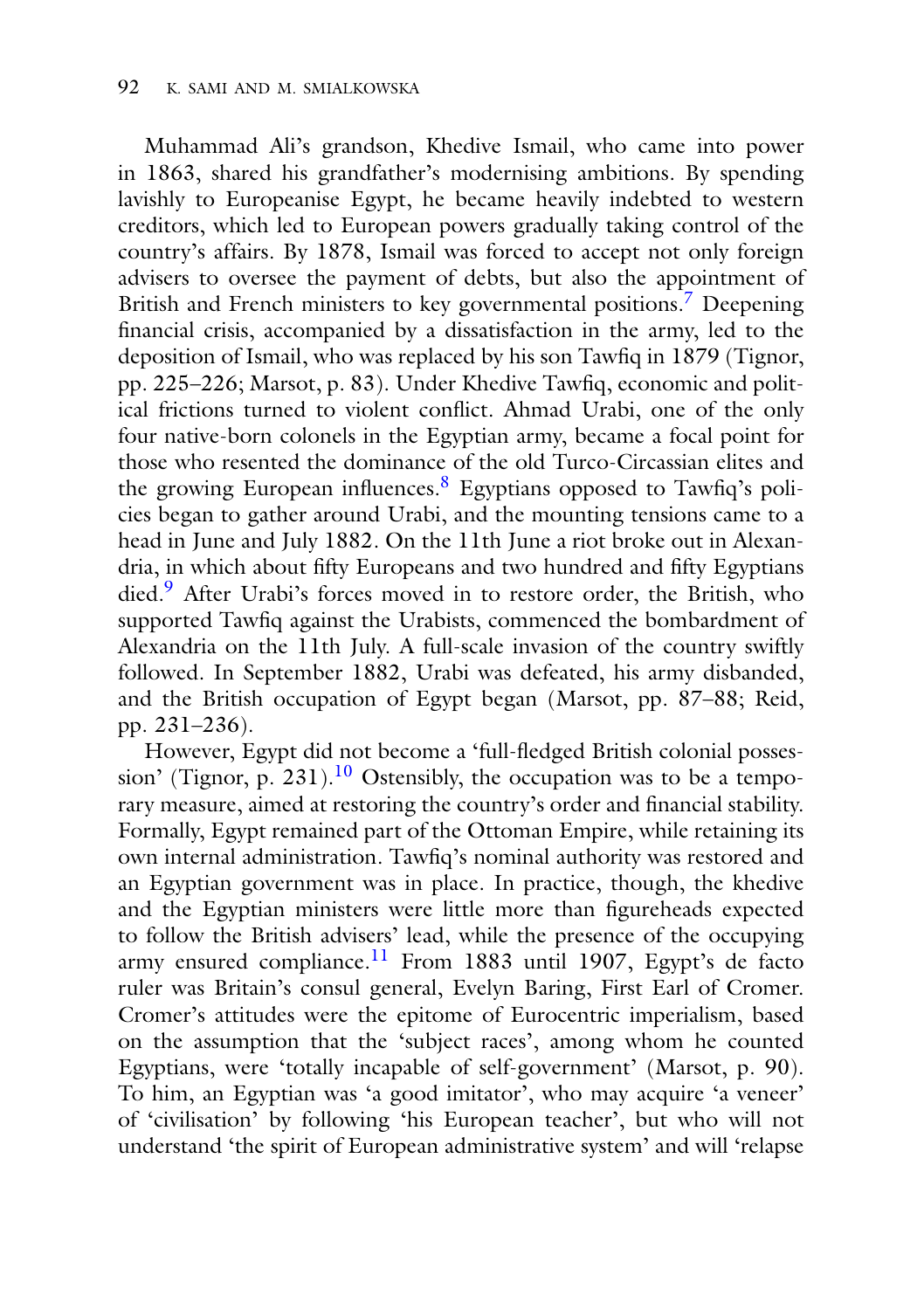$[\dots]$  if English supervision be withdrawn'.<sup>12</sup> Cromer was convinced that the British occupation was beneficial and should continue for a long time. Accordingly, he focused on restoring Egypt's solvency in order to remove other European powers from the equation, and on keeping the native population in a subordinate position, with the lower classes having enough to eat and the elites able 'to make money and so to cooperate with the occupying power' (Marsot, p. 90). At the same time, he opposed social, political, and educational reforms that might increase the country's democracy and autonomy. In particular, he objected to the development of education beyond the most basic level, believing that 'educating Egyptians was nothing more than the encouragement of troublemakers'.[13](#page-18-0)

Although some members of the Egyptian ruling elites were willing to collaborate with the British, discontent among the population began to mount as the occupation continued (Marsot, p. 92). Young Egyptian intellectuals in particular became increasingly vocal in their opposition to the British domination. They revived the Urabists' slogan 'Egypt for the Egyptians' and began organising around leading patriotic figures, chief among them Mustafa Kamil, the founder of the nationalist newspaper *al-Liwaa'*. They argued for Egypt's independence, as well as protesting against the autocracy and injustices of the colonial rule (Tignor, pp. 235– 239). In 1906 an incident in the village of Denshawai led to a sharp escalation of anti-British sentiment. An altercation between the locals and a group of British officers resulted in one officer's death. The British response was so brutal that George Bernard Shaw called it 'the Denshawai horror': after a summary trial, some villagers were hanged and some flogged in front of their families, while others were condemned to penal servitude.<sup>[14](#page-18-0)</sup>

The Denshawai incident caused lasting resentment and a heightening of nationalist feelings, which were not extinguished by Cromer's resignation in the following year and the limited reforms introduced by his successors (Marsot, pp. 94–95; Daly, pp. 243–244). In 1907, three political parties were formed: Mustafa Kamil's anti-British National Party (*al-Hizb al-Watani*); Ahmad Lutfi al-Sayyid's Umma Party (People's Party), which 'advocated cooperation with the British until reforms necessary for social and educational development had prepared Egypt for independence'; and Sheikh 'Ali Yusuf's Constitutional Reform Party, which sided with the khedive (Daly, p. 245). All three championed Egypt's autonomy, but they proposed different routes to achieving it, ranging from Mustafa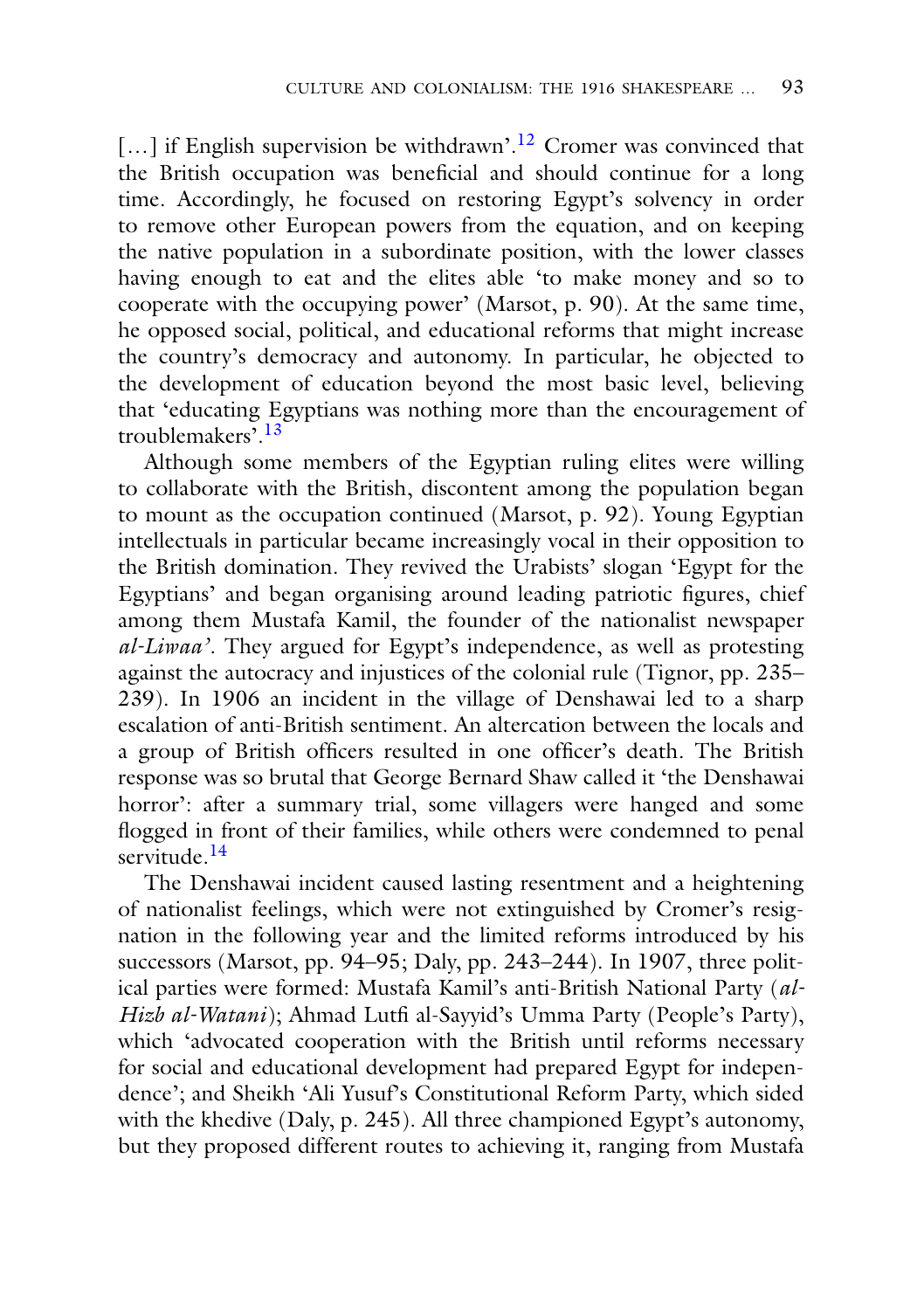Kamil's push for immediate, full independence, to Lutfi al-Sayyid's gradualist approach, which involved a temporary acceptance of the British involvement in running the country.

Egypt's political and national awareness continued to increase in the years leading to the First World War. With the war's outbreak, however, the British began to tighten their grip on the country. They dramatically increased the size of the occupying army, introduced censorship, prorogued the legislative assembly, replaced the reigning khedive with his uncle, and proclaimed martial law. Eventually, in December 1914, they declared Egypt a British protectorate. Although Britain promised to 'undertake the entire burden' of the war and to treat the protectorate as 'a step towards self-government', the reality proved to be very different (Daly, p. 246; Tignor, p. 239). While Egypt's autonomy was severely curtailed, the country bore the brunt of wartime hardships. Egyptians were forced to enlist in 'the labor and camel units', some of which were sent to the front and suffered considerable casualties. Land, animals, and other property were confiscated, and the prices of food soared (Tignor, pp. 240–241). Moreover, Egypt became the base for large numbers of British and colonial troops, who not only consumed the scarce resources but also behaved in a disorderly manner, harassing and mistreating the local population.<sup>15</sup>Under these circumstances, anti-British and pro-independence feelings were steadily building up across the nation as the war progressed[.16](#page-18-0)

## 'My only love sprung from my only hate': The Shakespeare Tercentenary in Egypt

The 1916 Shakespeare Tercentenary thus came at a time marked by a growing resistance to the occupation and desire for political and social change. The widespread anti-colonial resentment, however, did not mean a wholesale rejection of all things British. Indeed, many Egyptians admired aspects of British culture and political institutions, such as parliamentary democracy and liberal education. Moreover, they were aware that a number of British politicians, intellectuals, and journalists had been vocal in condemning British conduct in Egypt.<sup>17</sup> As a result, Egyptian attitudes towards Britain were ambivalent. Hatred towards imperialist occupation vied with a deep appreciation of finer elements of British culture. The Shakespeare Tercentenary became caught in a serious dilemma: could patriotic Egyptians celebrate a writer who belonged to the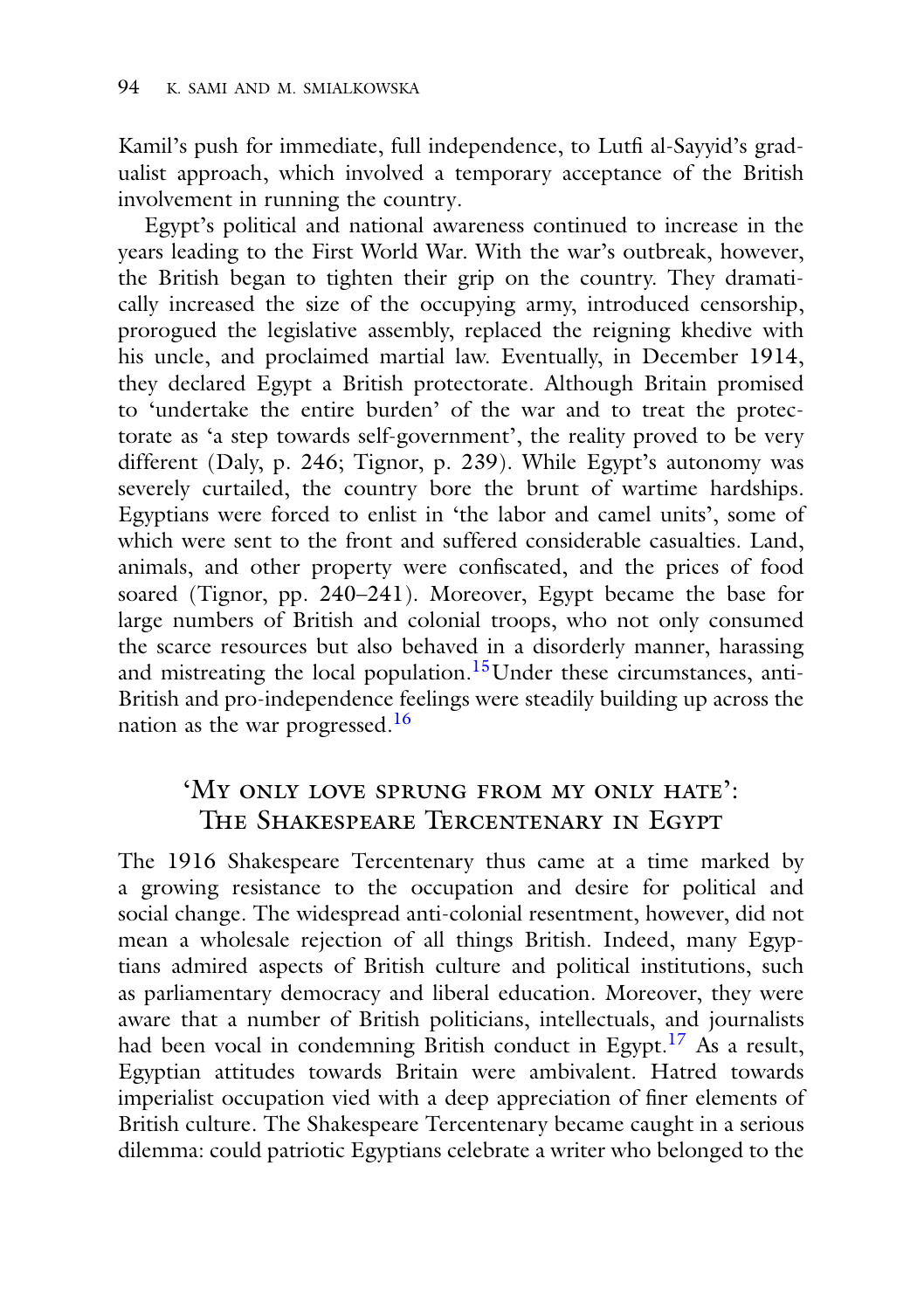nation of their oppressors? Could their love of English literature survive their hatred of British policies? The rest of this chapter seeks to answer these questions by examining a number of Egyptian responses to the 1916 Shakespearean anniversary.

#### *A Book of Homage to Shakespeare*

The first texts to be discussed are three commemorative poems written in response to Israel Gollancz's invitation to contribute to his *Book of Homage to Shakespeare*. [18](#page-18-0) This monumental volume includes tributes from the British Empire, its wartime allies, and neutral countries. It is a fascinating document, which places Shakespeare at the heart of Britain's negotiations concerning imperial identity and cohesion at the time of unprecedented global upheaval.<sup>[19](#page-18-0)</sup> Egyptian authors invited to participate in the project, Mohammed Hafiz Ibrahim, Waliy ad-Din Yakan, and Tadros Bey Wahby, represent three major ethno-religious constituents of the Egyptian nation: native Muslim, Turco-Egyptian, and Coptic Christian. Their poems reflect not only the plural nature of Egyptian identity, but also the diversity of political opinion in response to the British occupation around the time of the Shakespeare Tercentenary.

## Mohammed Hafiz Ibrahim, 'To the Memory of Shakespeare'

Mohammed Hafiz Ibrahim (1871–1932) was an influential Egyptian poet, often described as *Sha 'ir al-Nil* (Poet of the Nile). He is famous for his patriotic writing, including verses which condemn the British for the Denshawai incident. $2<sup>0</sup>$  He was an ardent chronicler, whose poetry recorded crucial developments of the time and commented on a wide variety of social and political issues. His occasional poems, written to mark important historical events, addressed both the conqueror and the conquered, representatives of the British Empire, such as Queen Victoria, and their Egyptian opponents, among them Mustafa Kamil.<sup>21</sup> His writing, while highly accomplished in form and means of expression, was 'no intellectual luxury' (Kani, p. 13). Ibrahim eschewed elitism, instead 'express[ing] popular feelings and humor in terms that ordinary people could understand' (Goldschmidt Jr., p. 86).

Ibrahim's contribution to Gollancz's volume is a poem in Arabic, entitled 'To the Memory of Shakespeare'. The entire text was never translated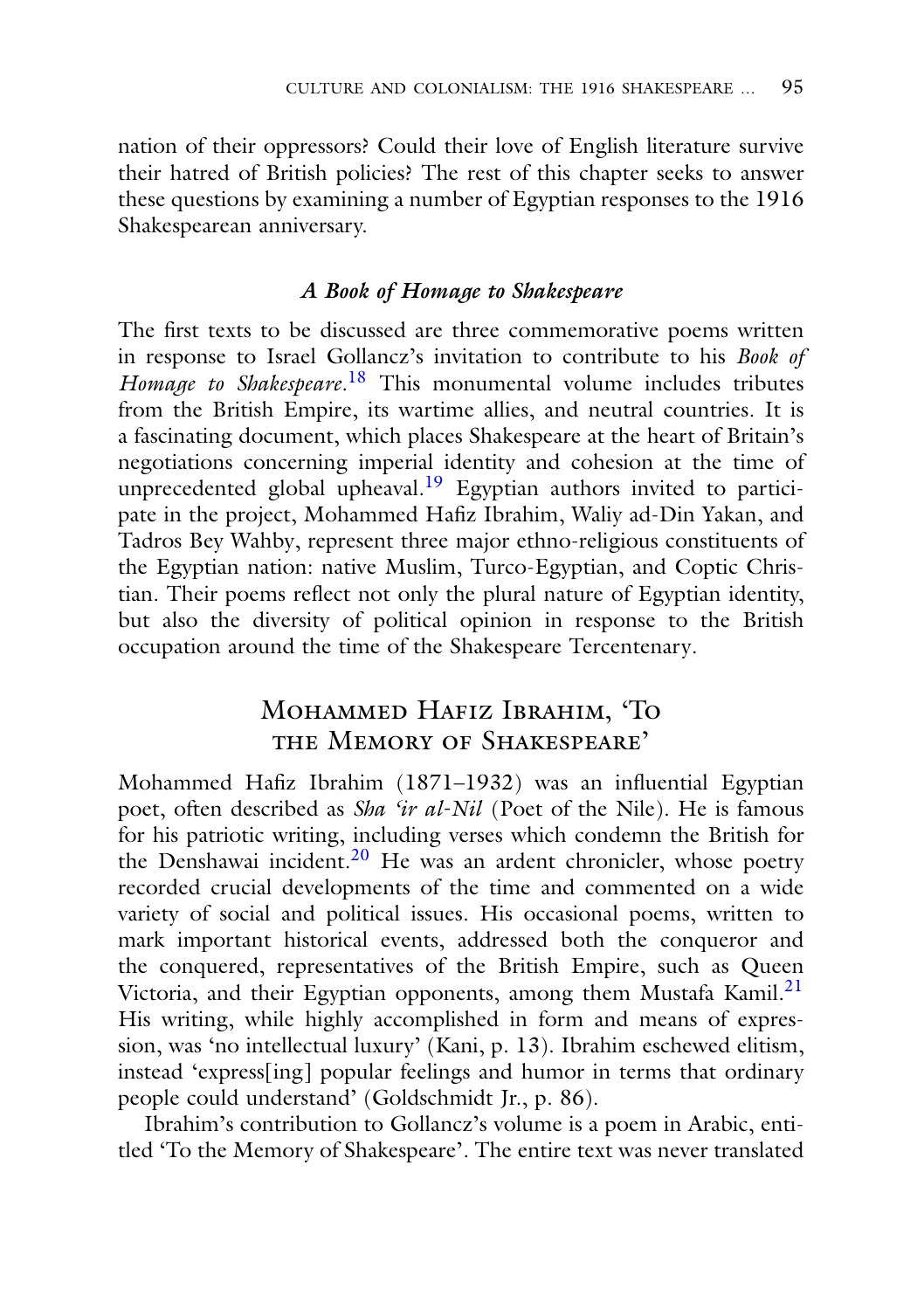into English, but *A Book of Homage* includes the Arabic original and short English summary[.22](#page-18-0) This prose synopsis conveys the poem's main ideas, but inevitably fails to do justice to its formal complexity and sophistication. The text is a dramatic monologue, expressed in the traditional Arabic poetic form of the *meemiyya*. [23](#page-18-0) It opens and closes with couplets addressing Shakespeare directly, which serve as the piece's prologue and epilogue. The initial couplet is a ceremonial salutation to the playwright from the 'quiver land', a poetic allusion to Egypt. The subsequent, elevenline section can be read as a dramatic exposition, naming Shakespeare 'the father of poetry' (l. 8) and introducing the modern world that has not progressed beyond the flawed state of human affairs depicted in his plays. This is followed by a four-line intermission, which presents Shakespeare as a peace-maker, whose anniversary should signal a truce among the warring nations.

The next, longest section of twenty lines, forms the heart of the argument: the outpouring of admiration for Shakespeare as a timeless genius. However, despite lavishing praise on the playwright, Ibrahim does not place him above Egypt's own national literature and culture. Instead, he puts Shakespeare on a par with ancient Egyptian artists, proclaiming that the 'freshness' of such characters as Macbeth, Shylock, Hamlet, and Romeo and Juliet 'remains through the ages, like the colourful inscriptions on a Pharaoh's temple that are immune to time' (l. 28). Similarly, he pays tribute to Arab writers, whose talents he considers to be no lesser than Shakespeare's: 'Had they received the appreciation they deserve, celebrations in their honour would be held throughout the East and the West' (1, 35). Ibrahim sees these authors as the source of enduring light, even though 'their own successors are blind to it' (l. 36). Effectively, he equates underappreciated Arab writers with Shakespeare, since he notes that Shakespeare had also had been ignored 'for scores of years', until eventually people were 'guided to his path' (l. 33).

By placing Egyptian writing on the same level as the epitome of the English literary canon, Ibrahim's poem proves to be anything but a humble acknowledgement of the alleged superiority of the coloniser's culture by a representative of a colonised nation. Instead, it provides a platform from which the colonised can address the coloniser as an equal. The only speaker in the poem is the Egyptian subaltern, while Shakespeare remains a silent listener. However, the concluding couplet asks Shakespeare to pass on a radical message from the poet of the Nile to 'the people of the Thames': 'However great is your pride in your mighty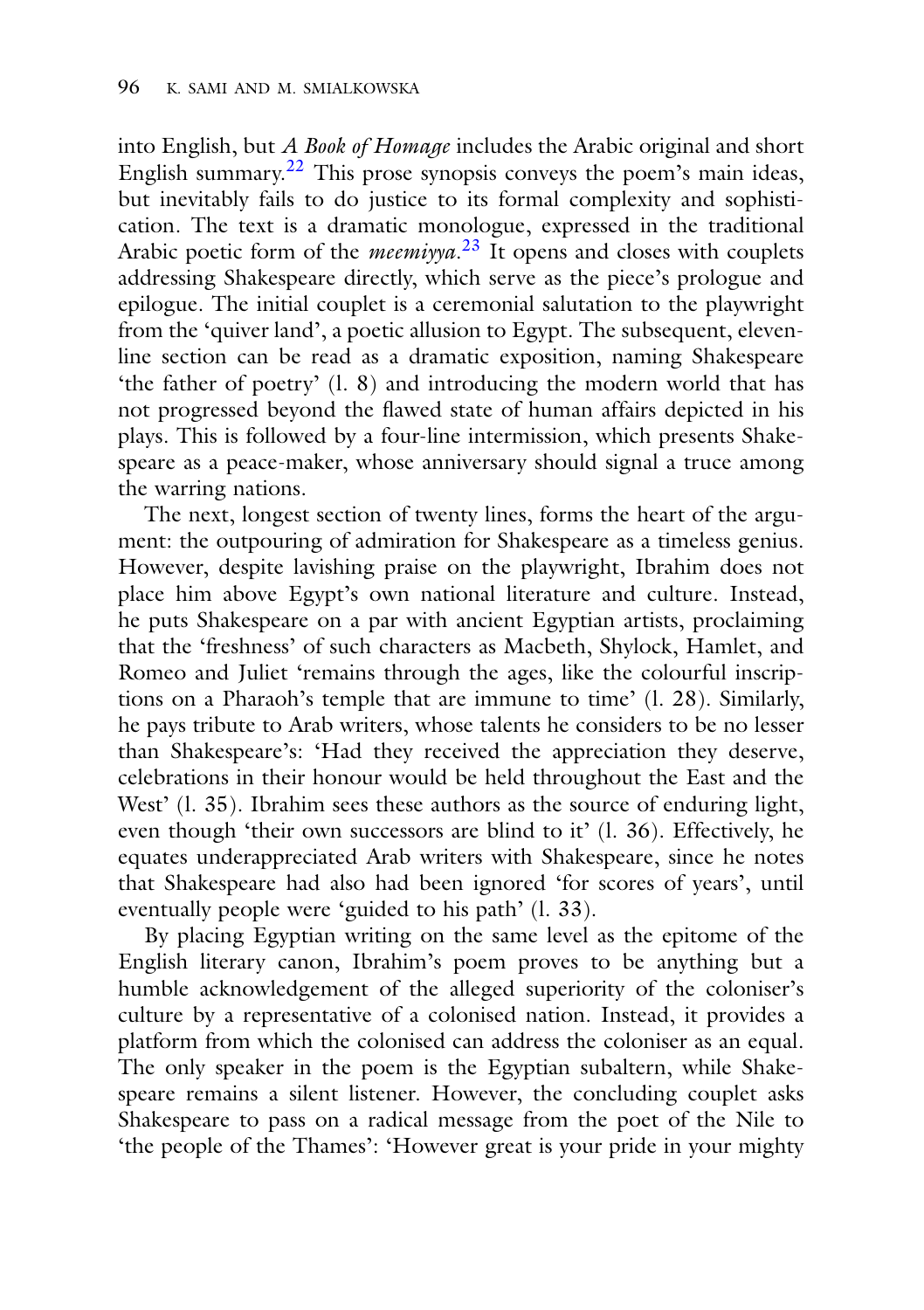fleet, your pride in your unique poet should be greater' (ll. 37–38). These lines set out to teach the British a moral and political lesson, reversing the usual power dynamic between the colonised and the coloniser. The lesson is that culture is more important than military might, which the British occupiers have been wielding in Egypt, and that cultural achievement is not the exclusive domain of the colonial ruler. The fact that Ibrahim chose to relay this message through Shakespeare assigns to the playwright the role of a potential spokesman for the oppressed and a negotiator between them and the oppressor.<sup>24</sup>

## WALIY AD-DIN YAKAN, 'SHAKESPEARE'<sup>[25](#page-18-0)</sup>

Waliy ad-Din Yakan (1873–1921) is a much less renowned poet than Ibrahim. He came from a prominent Turco-Circassian family and was related to Muhammad Ali, the ruler of Egypt in the first half of the nineteenth century. Yakan was born in Istanbul but, after losing his father at the age of six, he was brought up by his uncle Ali Haydar, the minister of finance in Egypt. Around the turn of the century, he went back to Istanbul, where he worked in governmental positions. He became critical of Sultan Abdul Hamid's regime, and was interned between 1902 and 1908. He was released after the Young Turk Revolution and, after a short stay in Istanbul, returned to Egypt. In 1909, he published *Al-Ma 'lum wa al-majhul* [*The Known and the Unknown*][.26](#page-18-0) The book attacked the Ottoman Sultan, while extolling Lord Cromer's rule in Egypt, to the extent that the first edition was published with the picture of Cromer on the inside cover, captioned 'The Reformer of Egypt'.<sup>[27](#page-18-0)</sup> Yakan also produced other pro-British writings, including his 1910 'Ritha', an elegy for King Edward VII, in which he declared that the Nile and the pyramids wept over the monarch's death.<sup>28</sup>

Yakan's pro-British stance can be explained by his experiences in Turkey. The Young Turks party, with which he was associated, looked up to Britain in its fight to overthrow Sultan Abdul Hamid and institute a constitutional government. In its turn, Britain was happy to support them against the pro-German Hamidian regime. However, the British backing stemmed entirely from their own interests in the region, and most certainly did not extend to granting the same constitutional reforms and self-government to Egypt, India, or other countries under their colonial rule. The Foreign Secretary, Sir Edward Grey, expressed this position in starkly cynical terms in 1908: 'If, when there is a Turkish Constitution in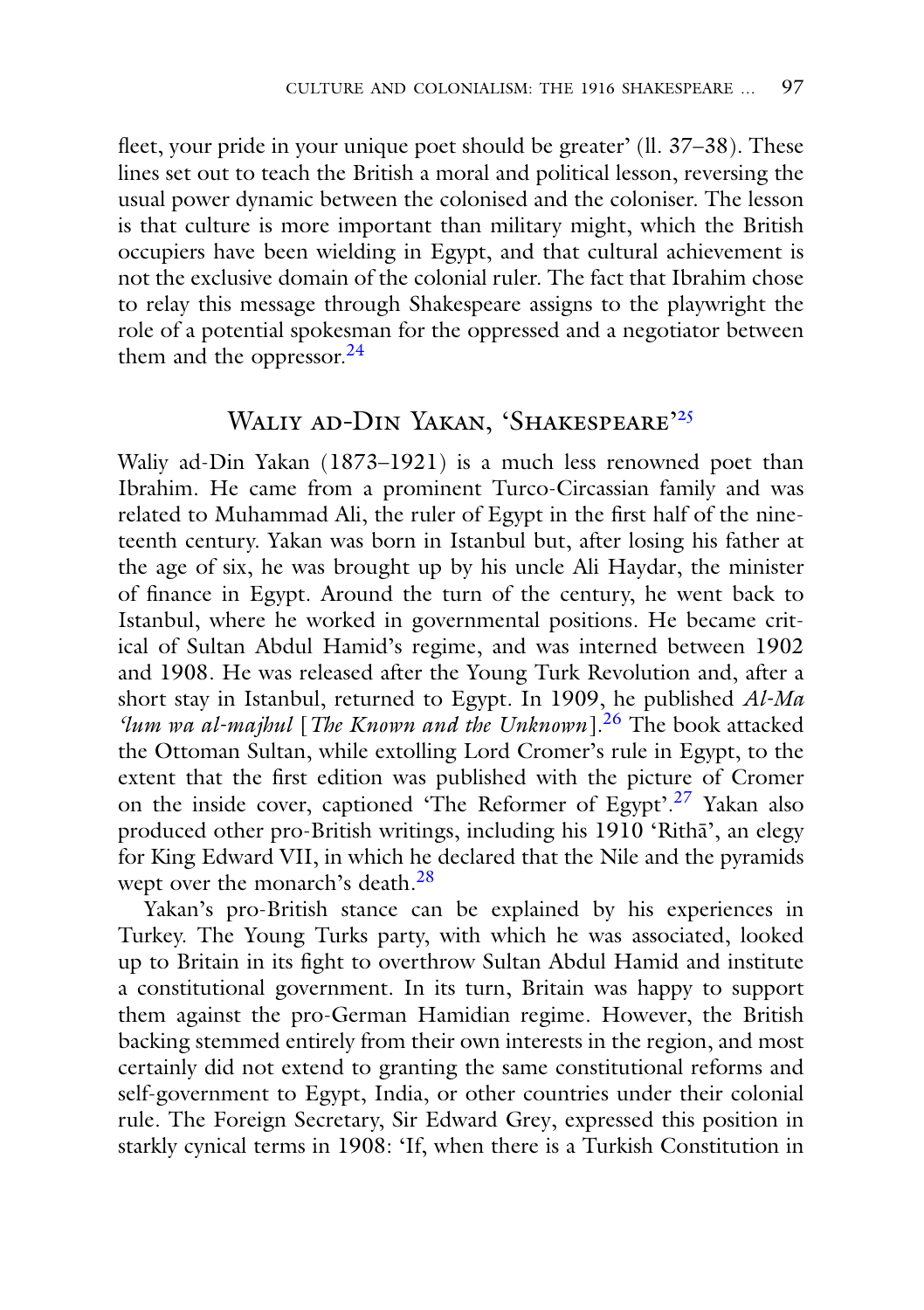good working order and things are going well in Turkey, we are engaged in shooting a rising in Egypt of people who demand a Constitution too, the position will be very awkward<sup>7[.29](#page-18-0)</sup> Liberal-minded Turco-Egyptian intellectuals like Yakan may not have been aware of these double standards, mistakenly seeing British control as the progressive alternative to Ottoman tyranny.

These issues come to the fore in 'Shakespeare', the Arabic poem which Yakan contributed to Gollancz's *Book of Homage*. [30](#page-18-0) When compared to Ibrahim's tribute, Yakan's text is less formally complex and less closely focused on Shakespeare, whose commemoration it addresses directly in only four out if its eleven tercets. After addressing Shakespeare as 'the king of poetry' in the first stanza  $(l, l)$ , the poem zooms out to paint a broader cultural panorama. Rather than dwelling in depth on Shakespeare and his work, it goes on to juxtapose the playwright against other national poets who sang the glories of their own lands and people: Homer, Imruu'l-Qais, Dante, Victor Hugo, and Goethe. The poem proclaims Shakespeare's superiority over these writers, stating that he 'surpasses them all like lightning' (ll. 5–6). It does not stop at the implicit ranking of national literatures, but it adds an explicit comment on the current political situation, with an aside that Goethe has been 'disgraced' by the evil deeds of his compatriots (l. 19). Thus, unlike Ibrahim, who treats Shakespeare as a potential avenue for criticising colonial Britain, Yakan uses the occasion of the Tercentenary to support the British cause against Germany in the First World War.

Yakan develops this theme in stanzas eight to ten, where he praises Shakespeare's ability to elucidate bygone generations' deeds and motivations, so that 'their past [becomes] present, as if we witness[ed] their intents', and 'history [does] justice to all' (ll. 22–24). Poetic and divine justice triumph, as 'God, the creator of humankind, sees all, and every aggression must come to an end' (l. 28). To Yakan, a poet is entrusted with mirroring God's actions in denouncing evil and showing its eventual defeat: 'Every conqueror shall be conquered; such is the role of poetry, o poet' (l. 29). He seems to see himself as such a poetic voice of conscience, which lays bare his contemporaries' flaws, pointing out that people embroiled in the ongoing war 'carry their vices around their necks' (l. 25). However, he mentions only one culprit by name: Krupp, the German steel baron and arms manufacturer (l. 26). Alluding to the mighty artillery Krupp's factories produced for the German army, Yakan states that 'eyes that overflow with tears in the dark can do what cannons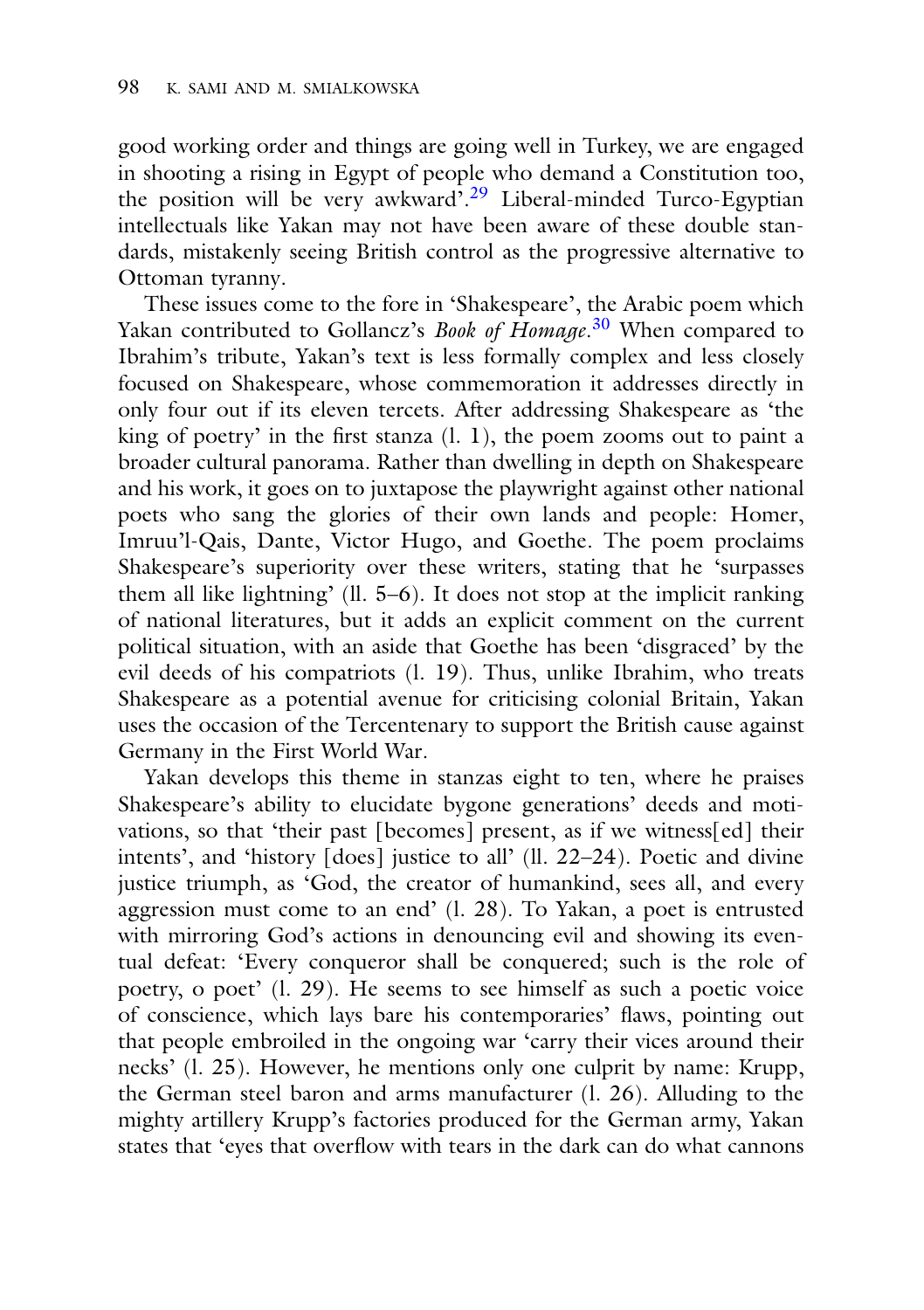cannot' (l. 27). By singling out Krupp, Yakan effectively takes the British side, blaming Germany for the misery that the war causes.

## Tadros Bey Wahby, 'The Memory of Shakespeare'

The third Egyptian text commissioned for *A Book of Homage* never made it into the volume, but it survives as a typescript in the archive of Gollancz's correspondence at the Folger Shakespeare Library.<sup>[31](#page-18-0)</sup> It is a poem penned by Tadros Bey Wahby, ex-Principal and Inspector General of the Coptic Orthodox College and Schools in Cairo. Though Wahby (1856–1934) is now relatively unknown, in his day he was an important representative of the Egyptian Coptic intelligentsia. He worked as a translator and educator, and was appointed by the Patriarchy to teach composition, French and Arabic languages at the Coptic school. Though a Christian, he commanded sufficient knowledge of the holy Quran, *fiqh* (jurisprudence), and *sharia* (Islamic law) to be admitted to study at the al-Azhar Mosque, and he became one of the few Egyptian Azhari Copts. He published numerous articles on teaching history to schoolchildren in *Rawdat al-Madares*, Egypt's first educational-pedagogic journal. He composed hymns for Coptic schools, which promoted the values of peace, brotherhood, and tolerance. He also translated Fénelon's *Les Aventures de Télémaque*, and authored books on history, French, Arabic, and Coptic grammar, as well as theatre plays. His works reflect a deep interest in Egyptian history, politics, and Arabic language, intertwining elements of Christian and Islamic cultures which coexisted within the nation.<sup>[32](#page-18-0)</sup>

In a letter dated April 1916, Wahby Bey thanked Gollancz for the invitation to contribute to the volume, and explained that illness had prevented him from sending a tribute in time to be included in the publication. Nevertheless, he attached fifteen presentation copies of a poem in Arabic which he 'composed for the purpose'. He expressed the hope that the text would be read out at the ceremony on the 23rd of April, and he asked for it to 'be presented to His Britannic Majesty The King, should it please His Majesty to allow same'[.33](#page-18-0) Gollancz's correspondence contains neither an English translation of the poem nor an indication whether Wahby's requests were fulfilled, but the requests themselves and their respectful tone signal that the author's stance might have been pro-British. Indeed, the poem praises not only Shakespeare, whom it presents as a messenger of enlightenment, but also 'the English, who have reached the peak of human achievement […] in the land which has become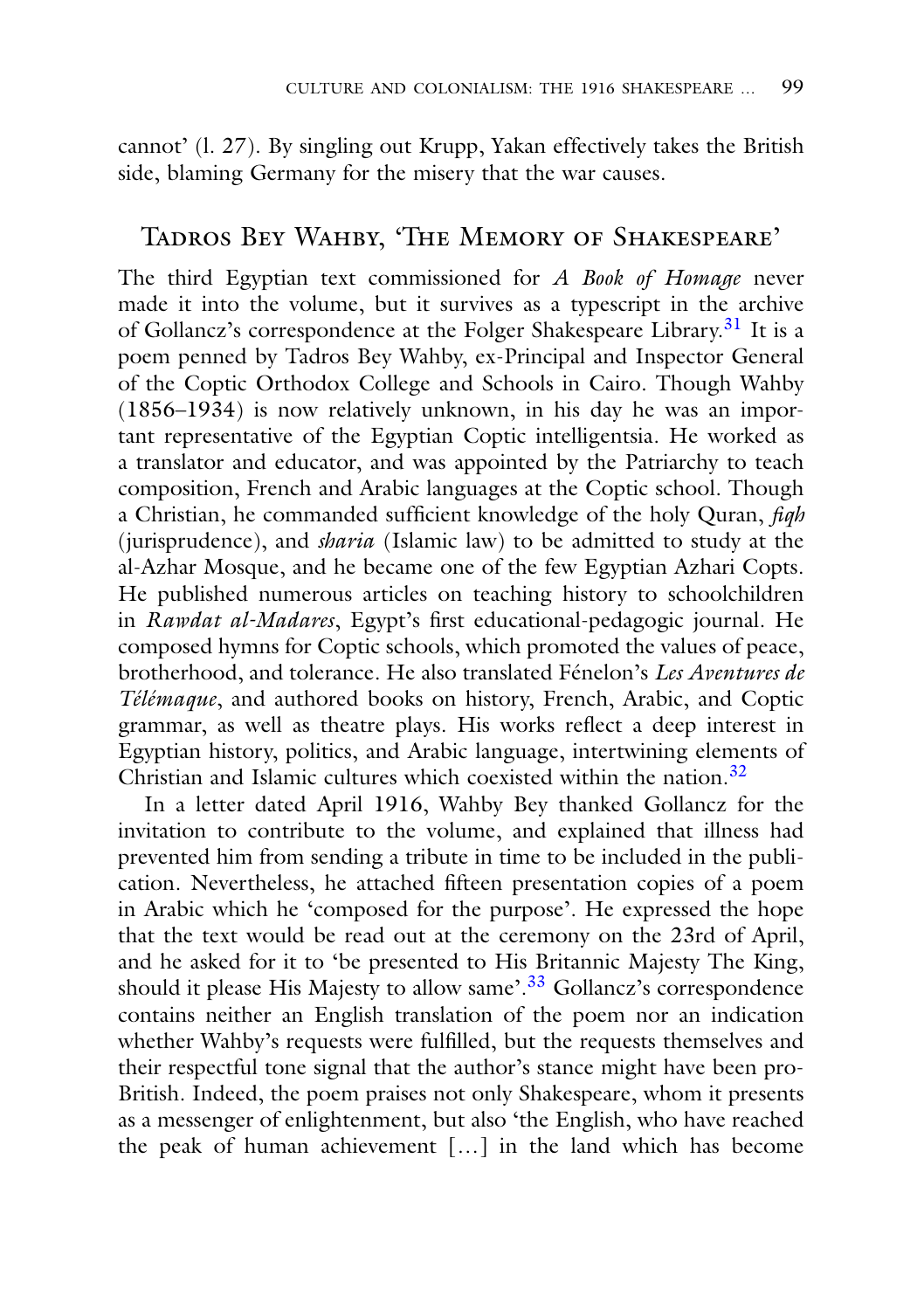the home of excellence' (l. 25). By contrast, the rest of the world has suffered numerous calamities because its people 'succumbed to vice' (l. 38). The poem expresses the hope that, with time, humanity will match Britain's achievements. The speaker goes as far as to entertain the idea that God, who has made Shakespeare the monarch of wisdom, may have also inspired King George, hailed as pious and 'abiding by the constitution', to 'reform the happy valley of the Nile' (l. 74).

These outpourings of admiration for Britain may sound like a credulous echo of colonial propaganda, accepting Egypt's alleged inferiority and approving of its foreign occupation. However, considering that the Copts generally 'identified themselves with the Egyptian nation that sought liberation from colonial rule', it seems doubtful that this is what Wahby proposes.<sup>34</sup> More plausibly, like the Umma Party, he is advocating a gradualist approach to achieving independence. The corollary of this approach is to tolerate the British presence until accomplishing the desired political and social reforms, and then to progress towards full autonomy. In this context, Shakespeare becomes a signifier of what the Egyptian intellectuals valued about Britain: its scientific, economic, and socio-political advances. At the same time, the poem subtly points out that these benefits are still unavailable to Egyptians. After all, to describe King George as 'abiding by the constitution' is to draw attention to the growing demands for a constitutional government in Egypt, which the British were stubbornly ignoring. Thus, under the veneer of praise for the coloniser, Wahby conveys some of Egypt's own political aspirations. Simultaneously, he foregrounds the nation's cultural achievement, as his poem follows Islamic and Arabic traditions, rather than imitating western literary standards. The text is saturated with references to the Quran, Prophetic Hadiths, and similar cultural allusions, and it follows established conventions of classic Arabic poetry, such as opening with a courtly lover's complaint and bringing together seemingly disparate ideas in a display of masterful control of the material. In effect, Wahby seems to be trying to make the best of a fraught political situation, hoping that the British involvement may, with time, contribute to Egypt's social progress without compromising its national and cultural identity.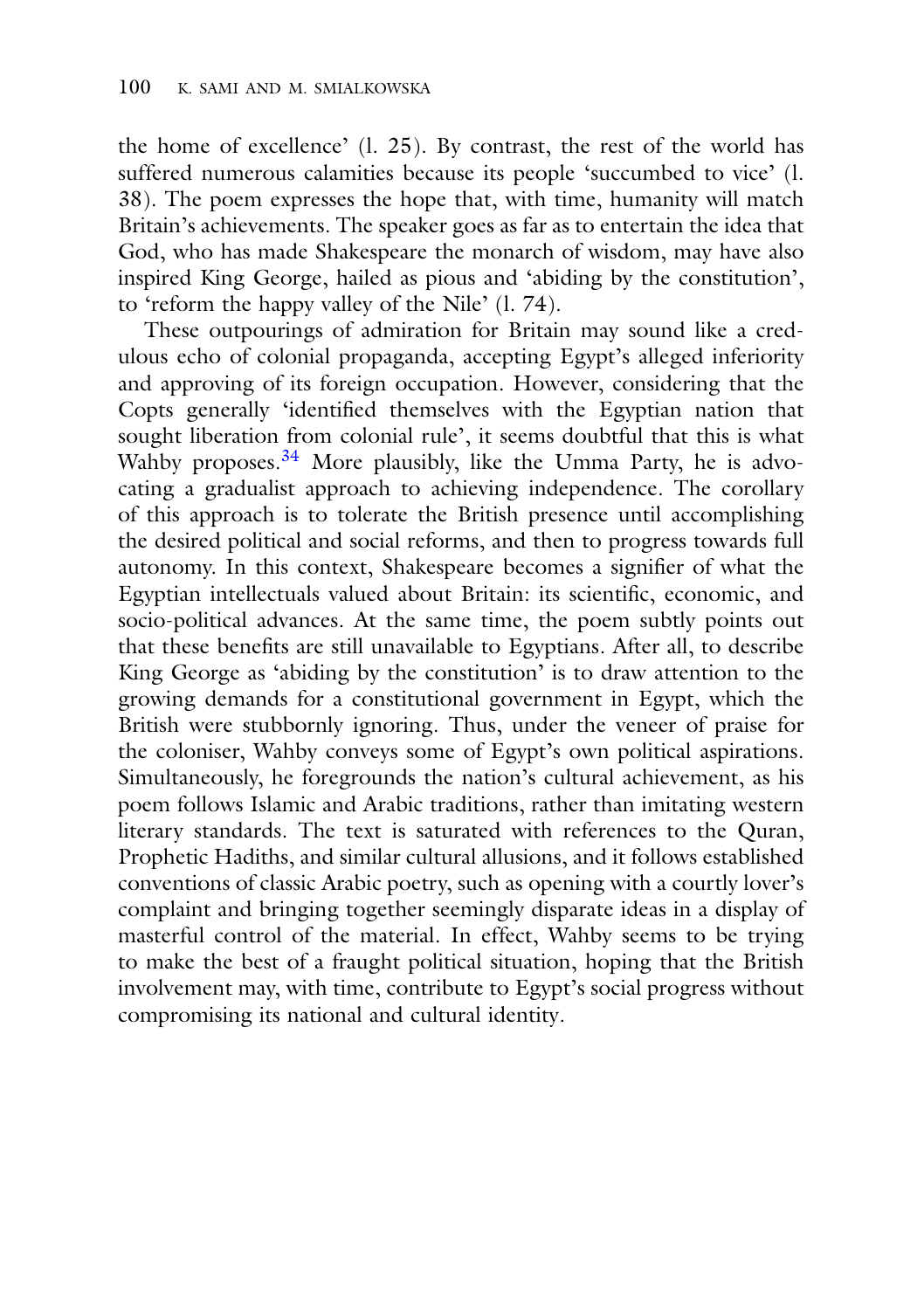## Ahmad Lutfi Al-Sayyid, 'To Shakespeare'

While the poems discussed above were composed in response to a British initiative, there have also been independent Tercentenary commemorations in Egypt. The most prominent of the celebrants was Ahmad Lutfi al-Sayyid (1872–1963). Born to a wealthy landowning family, Lutfi worked as a lawyer, politician, newspaper editor, and educational leader, rising to the post of Rector of Cairo University. Throughout his life, he championed the cause of Egypt's independence. In 1896, he joined a secret society dedicated to the nation's liberation, and in 1906 he was part of the Denshawai peasants' defence team. He became the leading member of the Umma Party, which advocated moderate means in pursuit of Egypt's autonomy, and he edited *al-Jarida*, the newspaper supportive of the party's policies. He campaigned for independence when Britain declared war on Germany in 1914, and he quit active politics when the hopes of sovereignty were dashed. Despite his opposition to the British occupation, Lutfi cherished many elements of Western thought, particularly Aristotle's philosophy and John Stuart Mill's liberal ideals. He was also a lifelong admirer of two European literary icons: Tolstoy and Shakespeare.[35](#page-18-0)

To commemorate Shakespeare's tercentenary, Lutfi wrote a front-page editorial for *Al-Ahram*, the leading newspaper of the Arab world.<sup>36</sup> The article, entitled 'Ila Shakespeare' ['To Shakespeare'], stresses the playwright's universality, world-wide reach and importance. Lutfi foregrounds Shakespeare's lasting literary, philosophical, and cultural influence by discussing him in the context of later writers: Max Nordau, Anatole France, Victor Hugo, and Jean Jacques Rousseau. He points out that 'Shakespeare did not restrict his stories to people from a particular nation or social group. He dealt with Man per se regardless of his home. He tackled him in England, Denmark, just as he tackled him in Italy, Egypt, and Greece' ('Ila Shakespeare', p. 1). Neither was Shakespeare 'confined to the analysis of the psyches of crowned heads or religious figures, for they, though graced by higher social status, are no different from others in their lusts, virtues, moral standards, and failings' ('Ila Shakespeare', p. 1). In effect, Lutfi implies that Shakespeare belongs to all humanity regardless of race, religion, class, or nationality.

Moreover, Lutfi believes that Shakespeare is not bound to one historical period: 'Shakespeare does not belong exclusively to one nation or one age. He is read across time and performed on stages every day without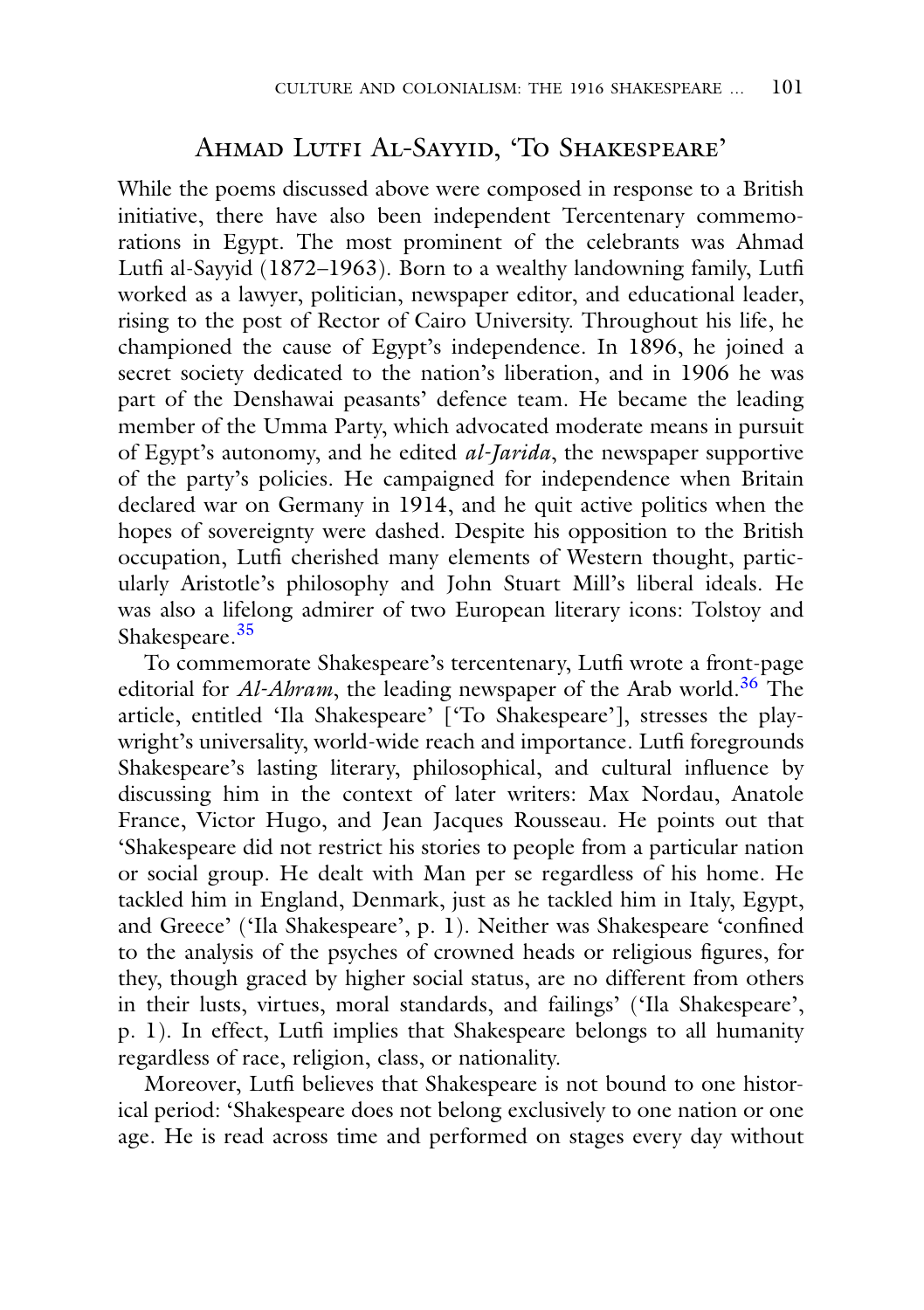losing his novelty' ('Ila Shakespeare', p. 1). This view of Shakespeare's transhistorical significance is reflected in the article's title, 'To Shakespeare', which signals a desire to address the playwright directly and bring him into dialogue with the present moment. Indeed, over forty years before Jan Kott, Lutfi stresses Shakespeare's contemporaneity, calling him 'our mutual friend' ('Ila Shakespeare', p. 1).<sup>37</sup> He invites his readers to recognise Shakespeare's ongoing relevance, to identify with his characters, and to study his work as a means of reflecting on their own, current, reallife dilemmas. For Lutfi, Shakespeare's texts are universal because they present human traits and behaviours which can be recognised as easily in modern Egypt as in Renaissance England—anywhere and in any period. While the particulars of characters' situations may be alien, the underlying insights on the human condition can be applied across time and space. Shakespeare, then, calls for a critical reading which recognises the interplay of the universal and the particular. And a key element of such a reading is an ability to perceive parallels between the plays and the individual audiences' local circumstances, both personal and political.

In this light, the particular admiration for *Hamlet* that Lutfi displays in the editorial is revealing. A play depicting a murderous usurper on the throne must have resonated with a writer whose country was suffering under violently enforced foreign rule. Its protagonist, the archetypal scholar-philosopher facing the anti-culture represented by Claudius and his court, is not unlike an Egyptian intellectual struggling with the reality of the British occupation. Lutfi thus views Hamlet's hesitation to take revenge not as a manifestation of the character's weakness, but as Shakespeare's method of highlighting the key issue at the heart of the play: the difficulty facing a moral thinker confronted with evil at the highest level of political power. To him, Hamlet is 'a mystic philosopher whose heart simmers with anger, and a titanic avenger in the guise of a sweet young man. He knows everything about his family, but is uncertain what to do and what to refrain from doing'. As a result, he is torn by contradictions, becoming 'a brave coward, a serious scoffer, and a sane madman' ('Ila Shakespeare', p. 1). Lutfi explicitly draws the readers' attention to the parallels between the play and the contemporaneous political situation, stating that Shakespeare, 'the storyteller of discontent', should be 'present among us today to see that he was absolutely right about humanity' ('Ila Shakespeare', p. 1) Hamlet's discontent with Denmark's situation parallels the discontent which Egyptian intellectuals like Lutfi felt about their own country's plight. And the juxtaposition between Hamlet's 'pure soul'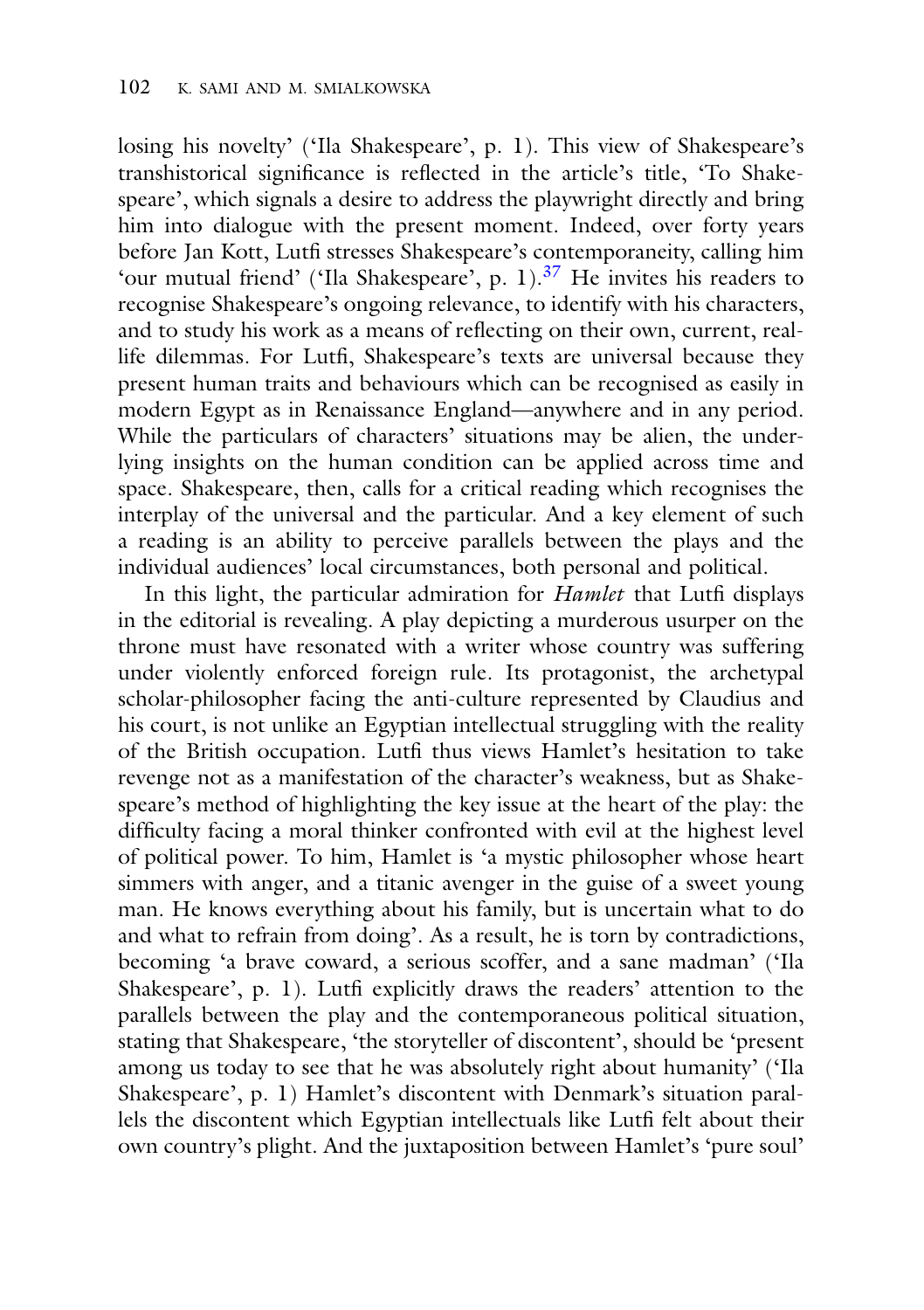('Ila Shakespeare', p. 1) and corrupt court politics surrounding him can be seen as mirroring a juxtaposition of two cultures: that of the colonised and the coloniser.

Ultimately, Lutfi does not treat Shakespeare as an exclusively British poet, but as a universal genius, whose 'greatness and humanity' are recognised by 'every lover of literature', regardless of time and place ('Ila Shakespeare', p. 1). Shakespeare's admirers include the wide Egyptian public, as Lutfi proudly emphasises: 'There is none among the residents of [Egypt's] cities or small towns who is not familiar with *Romeo and Juliet* or is ignorant of *Othello*, *Hamlet*, *Macbeth*, or *The Merchant of Venice*' ('Ila Shakespeare', p. 1).<sup>38</sup> This universal recognition of Shakespeare contrasts sharply to the way in which Lutfi elsewhere assessed the consul general Cromer: 'from the perspective of the English, he is nothing but admired. Yet, in the Egyptians' eyes, he deserves no praise' (*Qissat hayati,* p. 45). While the appreciation for Egypt's recent colonial ruler is limited to the occupiers, everybody recognises Shakespeare's value, since it is founded on shared human interests rather than on military violence and political domination. In bringing these facts to light, Lutfi demonstrates that it was possible for Egyptians in 1916 to value the best elements of British culture, epitomised by Shakespeare, while rejecting the injustices perpetuated by Britain as a colonial power.

## Celebrations at the Egyptian University, Cairo

The inauguration of the Egyptian University in Cairo in December 1908 was a victory for the nation's intellectuals, who had long campaigned for it against Cromer's opposition.<sup>[39](#page-18-0)</sup> In 1916, the University organised a commemoration of the Shakespeare Tercentenary, which received a detailed coverage in the *Al-Mahrousa* newspaper. It was held at the Faculty of Arts, 'whose duty is to celebrate Shakespeare and his fellow artists, who are the reason for its existence'. $40$  The undersecretary of the Ministry of Education, Esmaeel Pasha Hasanein, opened the event with a speech emphasising the necessity to 'sustain a continuous connection with the poets of humanity both in the east and the west' ('Dhzekra Shakespeare wal Ihtefal', p. 1). Then followed addresses by Percy White, lecturer in English Literature, and Louis Clement, professor of French Literature, who also delivered an excerpt from Shakespeare in French.<sup>41</sup> Tawfiq Diab, an Egyptian journalist and anti-occupation activist, recited some of Shakespeare's poetry and performed Mark Antony's monologue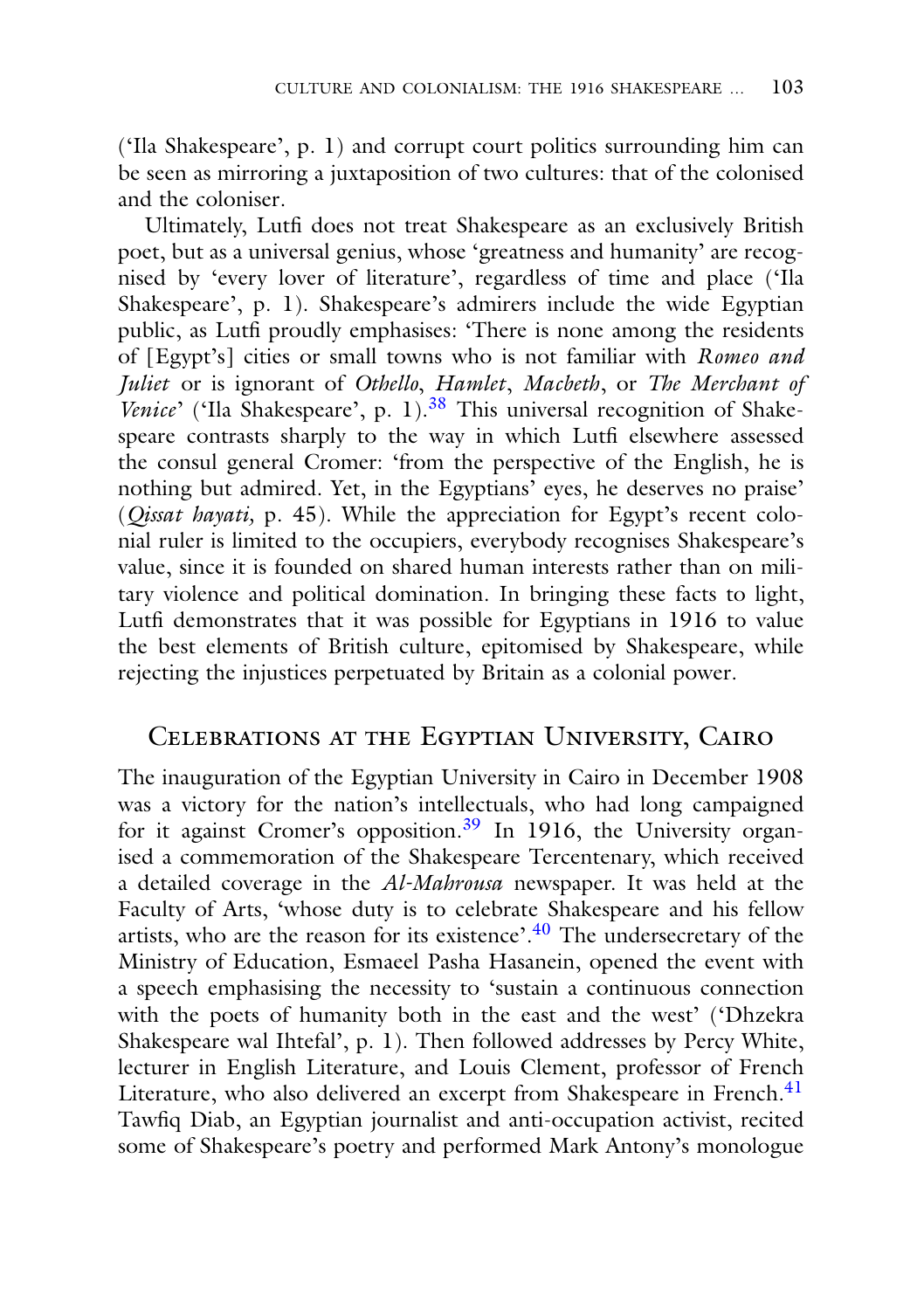in both Arabic and English. $^{42}$  The event thus had an international flavour, transposing Shakespeare into different linguistic and cultural contexts, rather than focusing on his Englishness.

Tawfiq al-Hakeem (1898–1987), a young man who was to become Egypt's leading dramatist, described the Egyptian University's commemoration as both a 'token of gratitude' to Shakespeare and 'an encouragement' to other writers. $43$  For al-Hakeem, the event was a call to give voice to those artists whose talents were unrecognised and untapped. It should move Egyptians to follow Shakespeare's example in serving their nation the way he served England. Simultaneously, it should inspire the university to celebrate native-born writers as well, 'so it could not be said that the Egyptian nation has no single man to celebrate in the same vein the English celebrate their great poet'. Commemorating Shakespeare for his 'service to humanity' thus becomes a catalyst for appreciating Egypt's artists and an injunction not to forget 'the memory of *our* heroes' (al-Hakeem, p. 3, emphasis added). Effectively, al-Hakeem praises not so much Shakespeare as what he sees as the British attitude towards their national poet, an attitude that he wishes the young Egyptian University would promote in relation to Egypt's own literary creators.

## Conclusion: To Celebrate or not to Celebrate?

Perhaps unsurprisingly, given the strength of anti-British sentiment in the occupied country, some Egyptians took exception to their compatriots celebrating the invaders' national poet instead of promoting their own, native literary tradition. Thus, an anonymous article published in the Alexandrian newspaper *Wadinnil* [*Nile Valley*] sets out to correct what it perceives as Ahmad Lutfi al-Sayyid's Anglophile bias. It argues that Shakespeare is *one* of the poets of Humanity, not 'the Poet of Humanity', as Lutfi calls him in his editorial.<sup>44</sup> According to the author, Arab writers possess the same merits which Lutfi attributes to Shakespeare, and they should be receiving the media attention lavished on the English playwright:

We, children of the Arabic language are equal to other nations. Our great poets are also poets of Humanity, and they deserve equal admiration. Our poets must be given their due in the same way that [the Western nations] have acknowledged their cultural icons. ('Dhzekra Shakespeare wa Qasidat Hafiz', p. 1)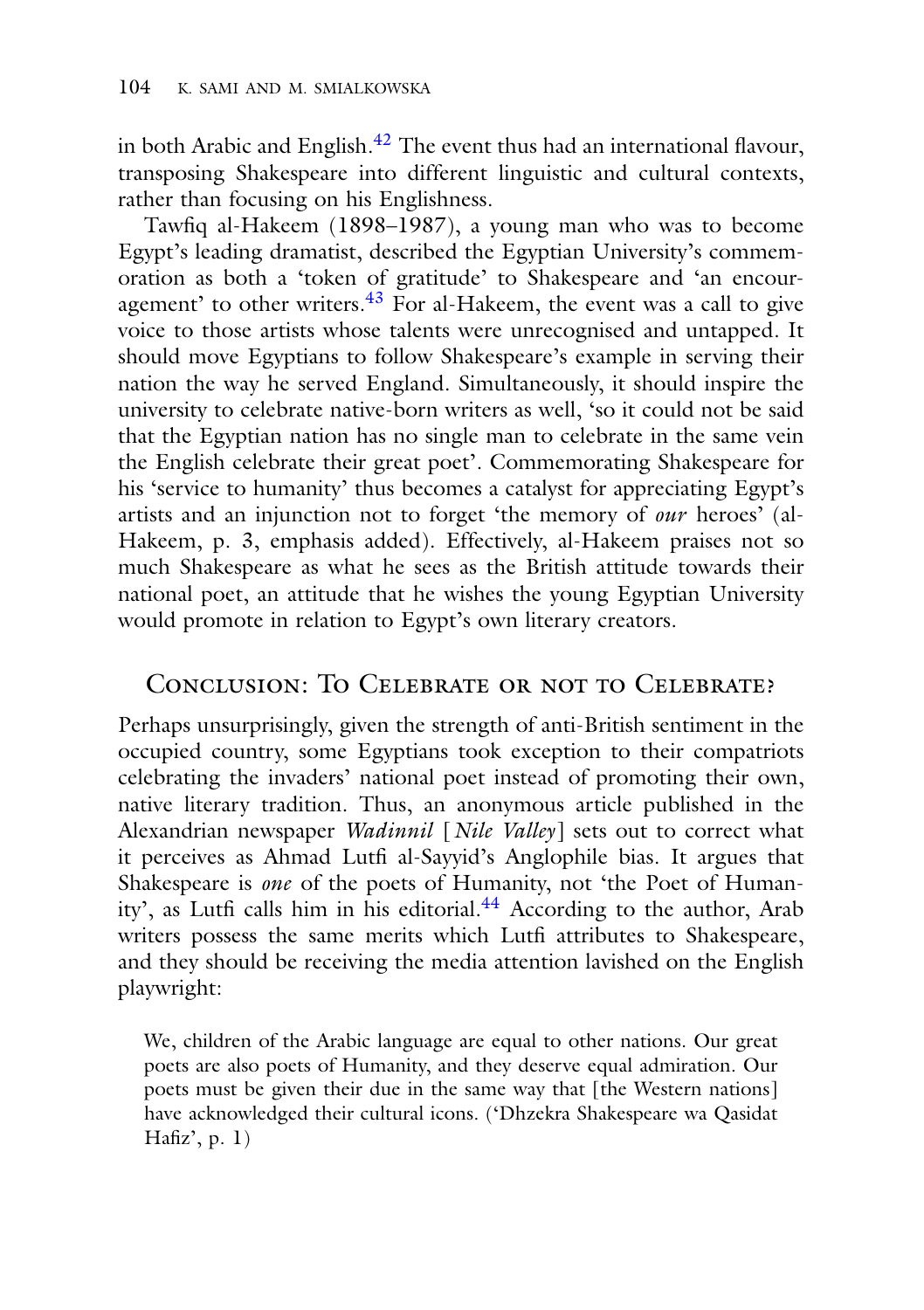In effect, the critic suggests that Lutfi should curb his enthusiasm for Shakespeare and instead venerate an Arab poet:

If we require a role model, we have plenty. It is enough, however, to mention one man, whose great importance Mr Lutfi himself acknowledges. Abu al-'Ala' al-Ma'arri, who excelled in his depiction, portrayal, and delineation of human nature, is no less significant than Shakespeare. ('Dhzekra Shakespeare wa Qasidat Hafiz', p. 1)

By emphasising the merits of al-Ma'arri (973–1054), the renowned Arab poet who predated Shakespeare by more than half a millennium, the author rejects Lutfi's apparent privileging of the colonisers' literary canon, and validates his or her own cultural heritage.[45](#page-18-0)

The poem which Hafiz Ibrahim wrote for Gollancz's *Book of Homage* also attracted criticism in Egypt. An anonymous critic in *Al-Watan* derided it as 'a hollow composition with neither meaning nor content, depending mainly on flowery verbiage'.<sup>46</sup> Overtly, the author attacks the poem's artistic merit, but one can detect political undertones in the article and the newspaper polemic that followed.<sup>[47](#page-18-0)</sup> It seems that Ibrahim's detractors blamed what they saw as his stylistic flaws at least partly on his excessive indebtedness to Shakespeare, the epitome of the non-native (Anglophone) tradition, while his defenders countered that such indebtedness was appropriate for the poem's occasion.<sup>48</sup>

At first glance, the criticism which greeted Lutfi's and Ibrahim's tributes to Shakespeare may imply that there were two diametrically opposed groups of Egyptian intellectuals at the time of the 1916 Tercentenary: those who, in Ania Loomba and Martin Orkin's terms, 'mimicked their colonial masters and echoed their praise of Shakespeare', and those who 'challenged the cultural authority of both Shakespeare and colonial regimes by turning to their own bards as sources of alternative wisdom and beauty'.<sup>[49](#page-18-0)</sup> Our chapter reveals that the situation was much more complex than this. Firstly, as Loomba and Orkin point out, there is a third way in which the representatives of colonised nations can and do engage with Shakespeare: they '[appropriate him] as their comrade in anti-colonial arms by offering new interpretations and adaptations of his work' (p. 2). Mahmoud al-Shetawi amply demonstrates that more recent Egyptian and other Arab artists have engaged in such anti-colonial appropriation, but he does not think the practice occurred as early as  $1916$ <sup>50</sup>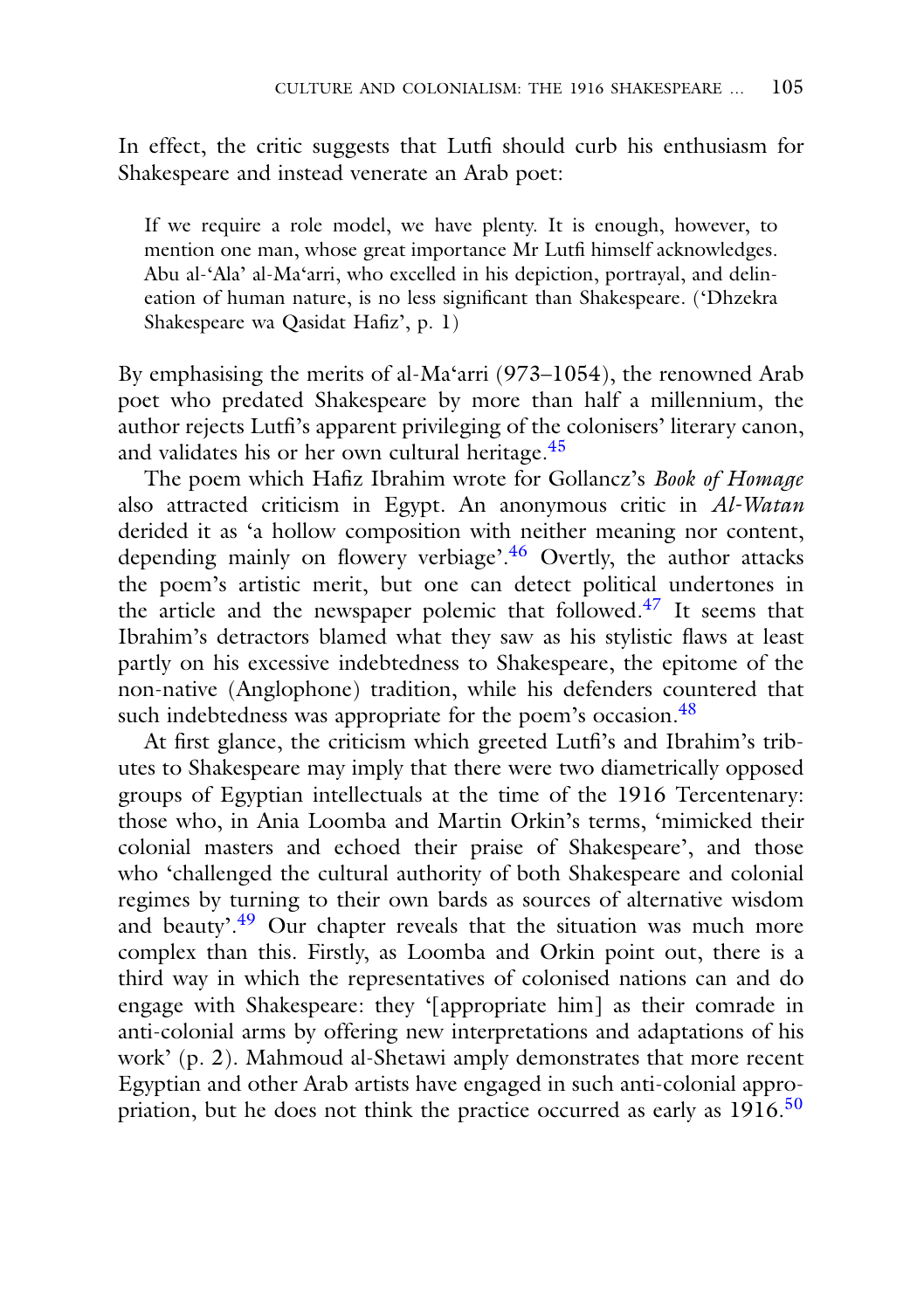Our analysis of the Tercentenary tributes by Ibrahim and Lutfi in particular shows that even at that early stage some Egyptian writers were able to use Shakespeare to present a subtle criticism of the colonial situation, even if they did not produce wholesale anti-colonial reworkings of his plays.

Secondly, the Egyptian Shakespeare Tercentenary commemorations reveal a more diverse range of opinions within the nation than a simple binary of colonial versus anti-colonial attitudes can account for. As we have demonstrated, Egyptians at the time varied not only in their ethnoreligious backgrounds, but first and foremost in their interpretations of what a modern Egyptian national identity should be and what were the best ways of achieving independent nationhood. To some, like Yakan, the key immediate goal was to end the Ottoman oppression, even if this meant accepting some British interference. To others, like Lutfi and Wahby, an indispensable condition to establishing modern Egypt was social, political, and educational reform, which, while not abandoning native cultural traditions, adopted certain Western ideas, such as a constitutional government and secular academic institutions. Yet others, like Lutfi's and Ibrahim's anonymous critics, rejected anything to do with the British occupier in their quest for immediate political and cultural independence. In the Tercentenary year, Shakespeare became a space in which these multiple voices and opinions clashed and debated. Through engaging with Shakespeare, Egyptian intellectuals negotiated a way beyond either a submissive imitation of the coloniser's culture or its outright, patriotic rejection. In the midst of the trauma of occupation, that way was far from clear and straightforward. The shaping of both Egyptian national identity and a distinctly Egyptian Shakespeare would continue well beyond 1916, even to the present day.<sup>51</sup>

## **NOTES**

<span id="page-18-0"></span>1. Henry Arthur Jones, *Shakespeare and Germany (Written during the Battle of Verdun)* (London: Whittingham and Co., Chiswick Press, 1916), p. 24. Like many of his contemporaries, Jones uses the word 'England' to denote both England and Britain (the words 'Britain' or 'British' do not occur in the pamphlet). In our analysis, we employ the term 'Britain' in the way that reflects the current understanding of the concept, while retaining Jones's 'England' in quotations. For the account of the usage of 'England and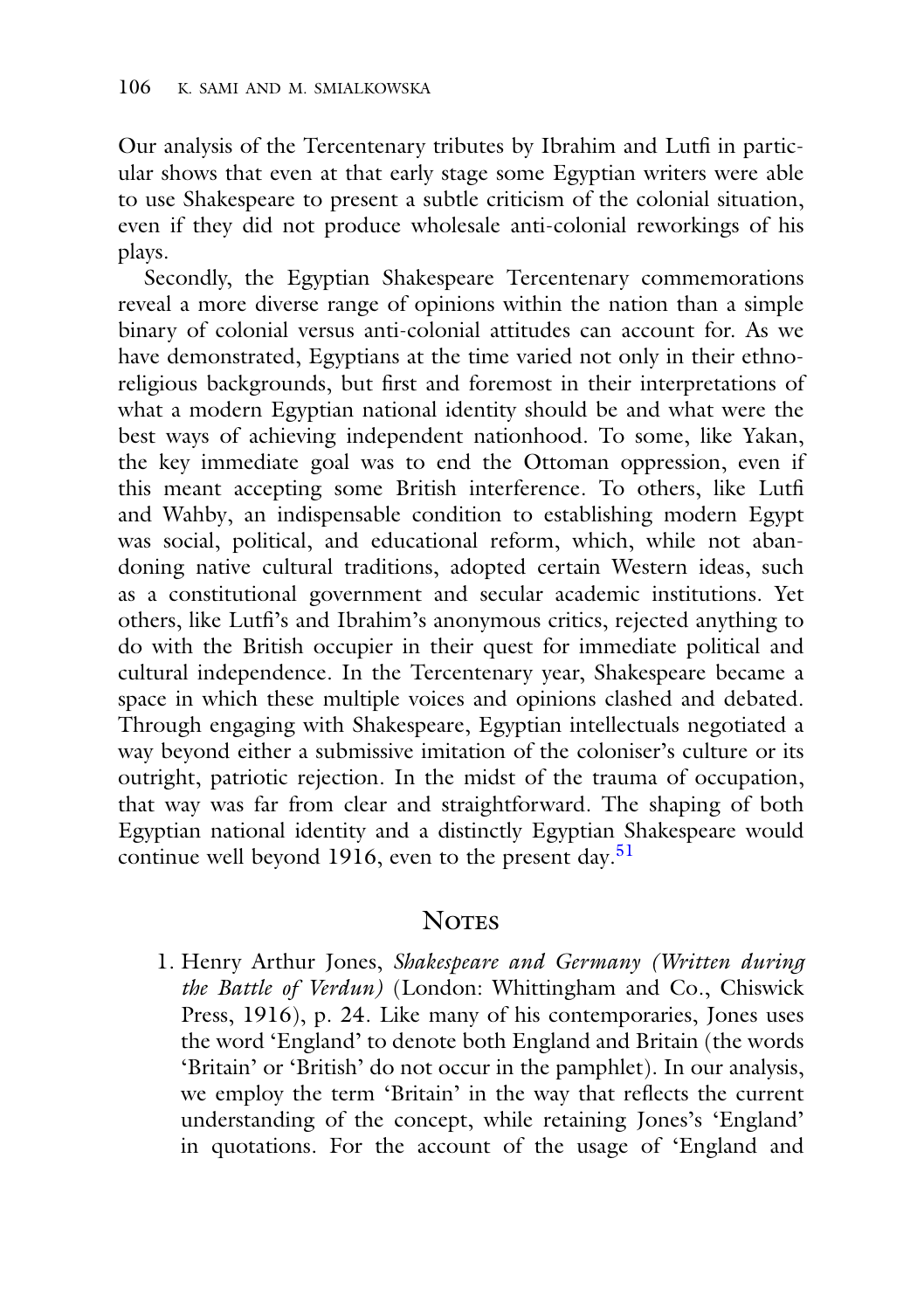English […] as metonymies for Britain and British', reflecting the Anglocentric concept of British culture inherited from the imperial period, see Willy Maley, '"This Sceptred Isle": Shakespeare and the British Problem', in *Shakespeare and National Culture*, ed. by John Joughin (Manchester: Manchester University Press, 1997), pp. 83–108 (p. 85).

- 2. 'Sir G. O. Trevelyan and the War. Interesting Address at Stratfordon-Avon', *The Newcastle Daily Journal*, 2 May 1916, p. 5. For other examples, see Clara Calvo, 'Fighting over Shakespeare: Commemorating the 1916 Tercentenary in Wartime', *Critical Survey* 24.3 (2012), 48–72; Matthew C. Hendley, 'Cultural Mobilization and British Responses to Cultural Transfer in Total War: The Shakespeare Tercentenary of 1916', *First World War Studies* 3.1 (2012), 25–49; Lynne Walhout Hinojosa, *The Renaissance, English Cultural Nationalism, and Modernism, 1860–1920* (Houndmills, Basingstoke: Palgrave Macmillan, 2009), pp. 143– 176; Richard Foulkes, *Performing Shakespeare in the Age of Empire* (Cambridge: Cambridge UP, 2002), pp. 180–206; and Balz Engler, 'Shakespeare in the Trenches', *Shakespeare Survey, Volume 44: Shakespeare and Politics*, ed. by Stanley Wells (Cambridge: Cambridge University Press, 1991), pp. 105–11.
- 3. Coppélia Kahn, 'Remembering Shakespeare Imperially: The 1916 Tercentenary', *Shakespeare Quarterly*, 52.4 (2001), 456–478 (p. 457).
- 4. See Andrew Murphy, 'Bhíos ag Stratford ar ab abhainn. Shakespeare, Douglas Hyde, 1916', in *Shakespeare and the Irish Writer*, ed. by Janet Clare and Stephen O'Neill (Dublin: University College Dublin Press, 2010), pp. 51–63; Andrew Murphy, 'Shakespeare's Rising', in *Celebrating Shakespeare: Commemoration and Cultural Memory*, ed. by Clara Calvo and Coppélia Kahn (Cambridge: Cambridge University Press, 2015), pp. 161– 181; Philip Mead, 'Lest We Forget: Shakespeare Tercentenary Commemoration in Sydney and London, 1916', in Calvo and Kahn, eds, pp. 225–244; Mark Houlahan, 'Shakespeare and the Kiwi, 1916', in *Shakespeare Jubilees: 1769–2014*, Studien zur englischen Literatur 27, ed. by Christa Jansohn and Dieter Mehl (Zürich: LIT Verlag, 2015), pp. 333–348; Victor Houliston, '*The Merchant of Venice* in the City of Gold: The Tercentenary in Johannesburg', in *The Shakespearean International Yearbook 9: Special*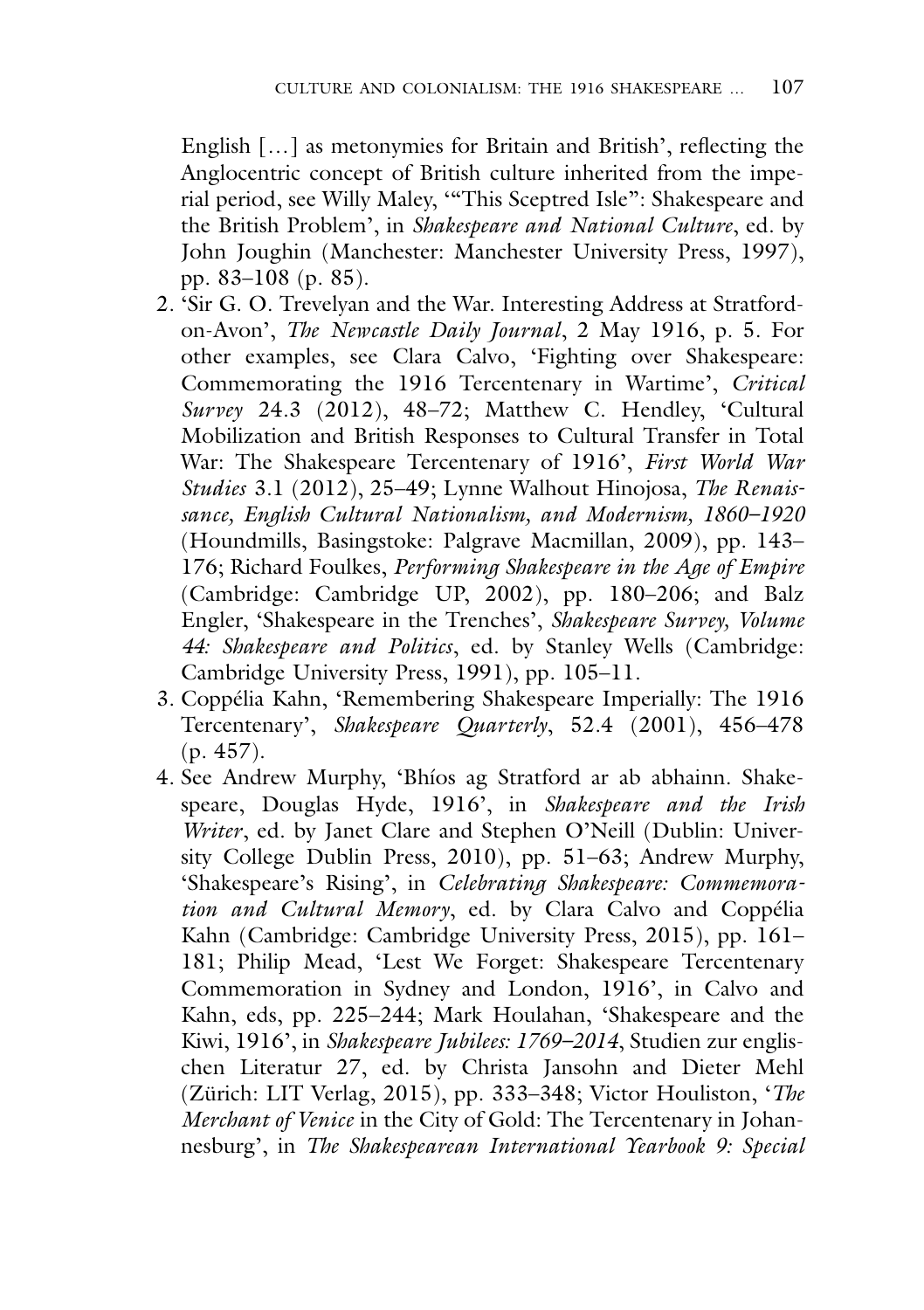*Section, South African Shakespeare in the Twentieth Century*, ed. by Laurence Wright (Farnham: Ashgate, 2009), pp. 46–65; and Peter Merrington, 'Loyal Memory: The Tercentenary in Colonial Cape Town', in Wright, ed., pp. 29–45.

- 5. Ramsis Awad briefly discusses some aspects of the Egyptian celebrations of the 1916 Tercentenary in his *Shakespeare fi Misr* [*Shakespeare in Egypt* ] (Cairo: GEBO, 1986), pp. 7–9.
- 6. Robert L. Tignor, *Egypt: A Short History* (Princeton: Princeton University Press, 2010), p. 81.
- 7. Afaf Lutfi Al-Sayyid Marsot, *A History of Egypt from the Arab Conquest to the Present*, 2nd edn (Cambridge: Cambridge University Press, 2007), p. 83; Tignor, p. 241.
- 8. Urabi's name is sometimes spelled as Arabi, 'Urabi, or Ourabi.
- 9. See Donald Malcolm Reid, 'The 'Urabi Revolution and the British Conquest, 1879–1882', in *The Cambridge History of Egypt, Volume Two: Modern Egypt, from 1517 to the End of the Twentieth Century*, ed. by M. W. Daly (Cambridge: Cambridge University Press, 1998), pp. 217–238; Marsot, pp. 86–88.
- 10. See also John Darwin, *The Empire Project: The Rise and Fall of the British World-System, 1830–1970* (Cambridge: Cambridge University Press, 2009), pp. 64–111.
- 11. See Reid, p. 217; Marsot, pp. 88–89; Tignor, p. 231.
- 12. Earl of Cromer [Evelyn Baring], *Modern Egypt*, 2 vols (London: Macmillan, 1908), II, 154-155.
- 13. Sania Sharawi Lanfranchi, *Casting off the Veil: The Life of Huda Shaarawi, Egypt's First Feminist* (London: I. B. Tauris, 2012), p. 36; M. W. Daly, 'The British Occupation, 1882–1922', in Daly, ed., pp. 239–251 (p. 243); Tignor, pp. 231–235.
- 14. George Bernard Shaw, 'Preface for Politicians', in *John Bull's Other Island and Major Barbara* (New York: Brentano's, 1908), pp. v– lxii (pp. xlvi–lxii).
- 15. See Lanver Mak, *The British in Egypt: Community, Crime and Crises, 1882–1922* (London: Tauris, 2011), pp. 194–196.
- 16. Soon after the Armistice, the British continuing refusal to address Egyptians' legitimate grievances led to the next stage in the country's struggle for independence, the 1919 revolution. See Tignor, pp. 239–250; Marsot, pp. 96–97.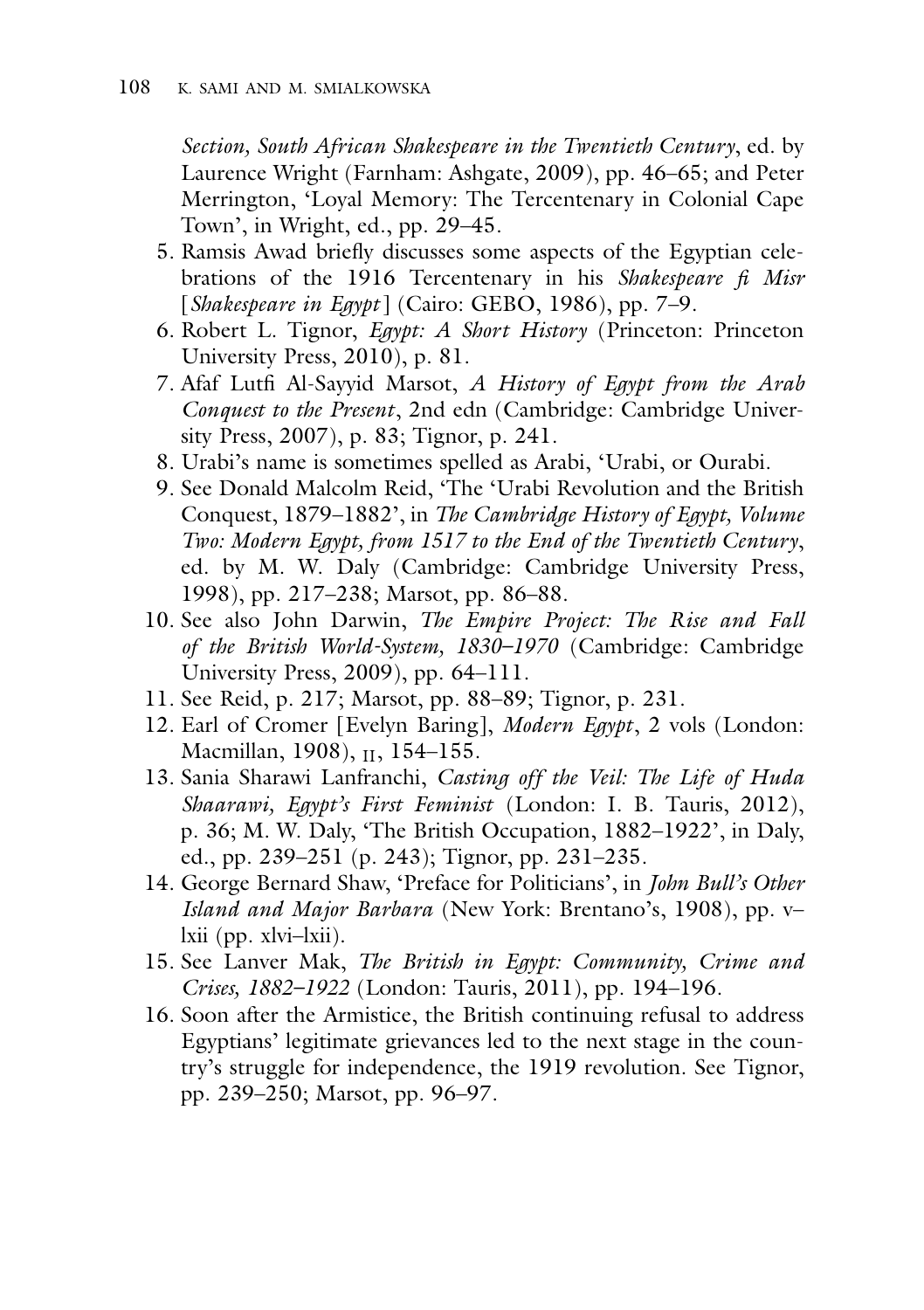- 17. Chief among them was Wilfrid Scawen Blunt, who organised Urabi's defence at his trial in 1882 and criticised Britain's occupation of Egypt. See Louisa Villa, 'A "Political Education": Wilfrid Scawen Blunt, the Arabs and the Egyptian Revolution (1881–82)', *Journal of Victorian Culture*, 17.1 (2012), 46–63.
- 18. For reasons explained below, only two of them actually appeared in the volume.
- 19. See Kahn, *passim*, and Gordon McMullan, 'Goblin's Market: Commemoration, Anti-Semitism and the Invention of "Global Shakespeare" in 1916', in Calvo and Kahn, eds, pp. 182–201.
- 20. Arthur Goldschmidt Jr., *Biographical Dictionary of Modern Egypt* (Boulder: Lynne Rienner Publishers, 2000), p. 86.
- 21. Mohamed Esmaeel Kani, Introduction to 2nd edition of *Diwan Hafiz Ibrahim* [*Collected Poems of Hafiz Ibrahim*], ed. by Ahmad Amin and others (Cairo: GEBO, 1987 [1937]), pp. 9–51. 'To the Memory of Shakespeare' is reprinted in this anthology on pp. 72– 75.
- 22. See *A Book of Homage to Shakespeare*, ed. by Israel Gollancz (Oxford: Oxford University Press, 1916), pp. 331–332 for the Arabic text; p. 335 for the English summary.
- 23. Meemiyya (or mimiyyah) is a poem which employs a monorhyme scheme, with all lines ending with the nasal sound 'm', represented in the Arabic alphabet by the letter 'meem'.
- 24. Mahmoud Al-Shetawi offers a contrasting interpretation, seeing the poem as a proof that 'early Arab writers and artists mimicked their [colonial] masters and happily accepted life under their literary shadow'. However, his brief discussion does not analyse the poem in much detail, quoting only the final couplet, which he reads as 'probably echoing Carlyle, who was quoted as saying that were England to choose between Shakespeare and the Empire, it would opt for Shakespeare'. Mahmoud F. Al-Shetawi, 'Arabic Adaptations of Shakespeare and Postcolonial Theory', *Critical Survey*, 25.3 (2013), 4–28 (pp. 9–10).
- 25. In Gollancz's volume, Yakan's family name is consistently misspelled as 'Yeyen' (pp. xx, 333, 335, 557).
- 26. For Yakan's concise biography, see Goldschmidt Jr., pp. 229–230.
- 27. Waliy ad-Din Yakan, *Al-Ma 'lum wa al-majhul* [*The Known and the Unknown*], 2 vols (Cairo: Al Ma'aref, 1909), I, n. pag.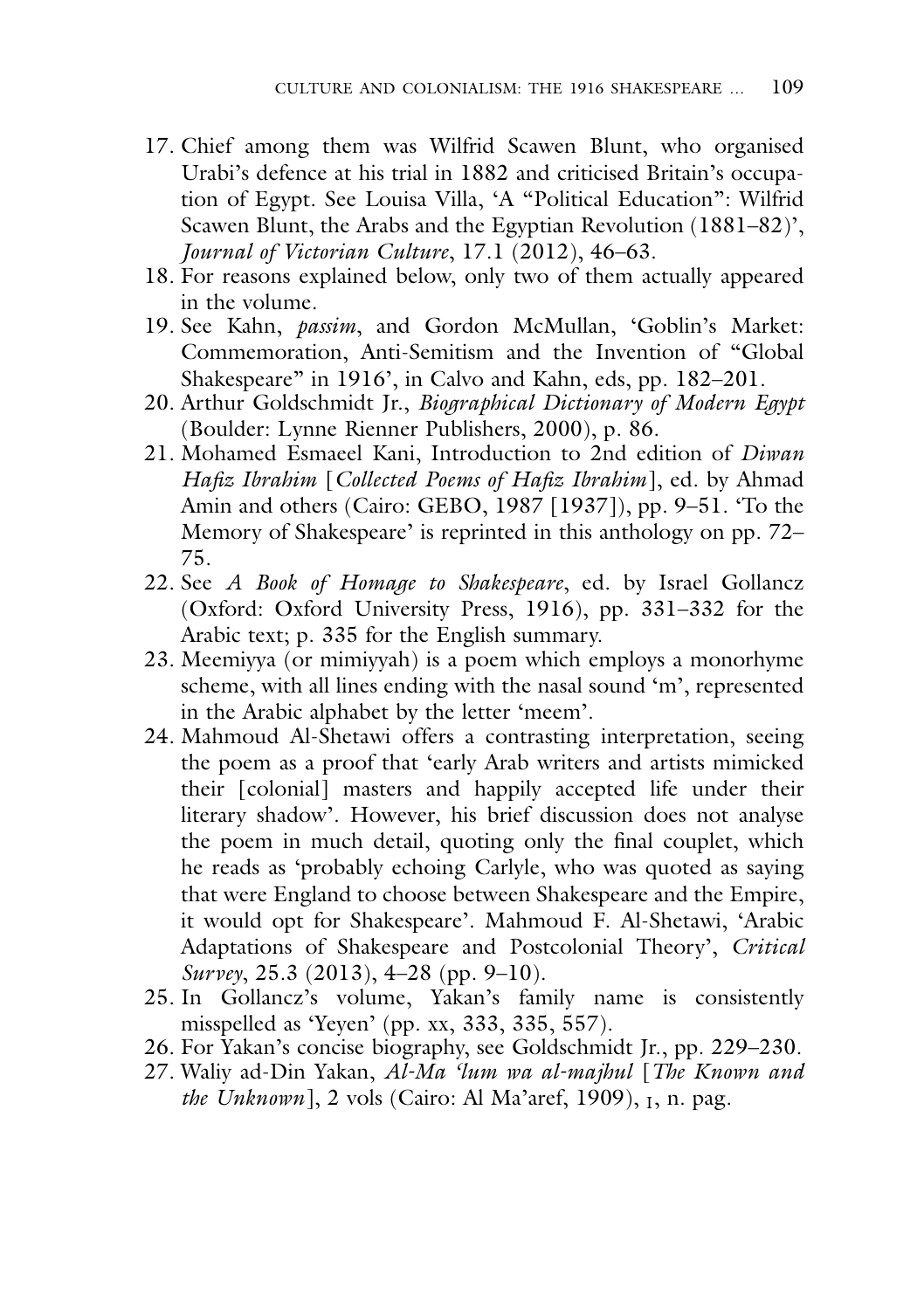- 28. Waliy ad-Din Yakan, *Diwan Yakan* [*Poetry Anthology*] (Cairo: al Moqtataf and al Moqattam, 1924), p. 63.
- 29. Quoted in Feroz Ahmad, 'Great Britain's Relations with the Young Turks 1908–1914', *Middle Eastern Studies*, 2.4 (1966), 302–329 (p. 303).
- 30. As far as we can determine, the complete text of this poem appears in print only in Gollancz's volume. The posthumously published anthology of Yakan's poetry, *Diwan Yakan*, reprints the first four stanzas, under the title 'To Shakespeare' (pp. 117–118).
- 31. Tadros Bey Wahby, 'The Memory of Shakespeare', in *Tributes for Book of Homage to Shakespeare, ed. by Israel Gollancz* (manuscript collection), Folger Shakespeare Library, Y.d.85 (7).
- 32. Khairudeen al-Zarkaly, 'Wahby Bey', *Al 'Alam* [*Who Is Who*], 8 vols (Beirut: Darul 'Elm, 1927, repr. 2002), II, 82; Mohamed Sayed Kilany, *Al Adab al Qibty Qadeeman wa Hadeethan* [*Classical and Contemporary Coptic Literature*] ([1963], repr. Cairo: Al Ferjani, 2010), p. 205; Aida Naseef, 'Tadros Wahby men Sho'araa' al Aqbat' ['Tadros Wahby. A Coptic Poet'], *Al Bawaba*, 8 April 2016 <https://www.albawabhnews.com> [accessed 20 October 2018].
- 33. *Letters chiefly to Sir Israel Gollancz from Various Writers* (manuscript collection), Folger Shakespeare Library W.a.79 (19).
- 34. Vivian Ibrahim, 'Beyond the Cross and the Crescent: Plural Identities and the Copts in Contemporary Egypt', *Ethnic and Racial Studies*, 38.14 (2015), 2584–2597 (p. 2585).
- 35. For Lutfi's short biography, see Goldschmidt Jr., pp. 183–184. His memoirs, *Qissat hayati* [*My Life*] (Cairo: Al Hilal, 1963) have not so far been translated into English.
- 36. *Al-Ahram* [*The Pyramids* ], founded in 1875, is the second oldest Egyptian newspaper. It remains among the most popular and credible newspapers in the Middle East.
- 37. See Jan Kott's influential study, *Shakespeare Our Contemporary* (London: Methuen, 1964).
- 38. While Lutfi's claim may be somewhat hyperbolic, from the second half of the nineteenth century Arabic adaptations of Shakespeare had been popularised on the emerging Egyptian commercial stages. See Al-Shetawi, 9.
- 39. See Lanfranchi, pp. 36–41.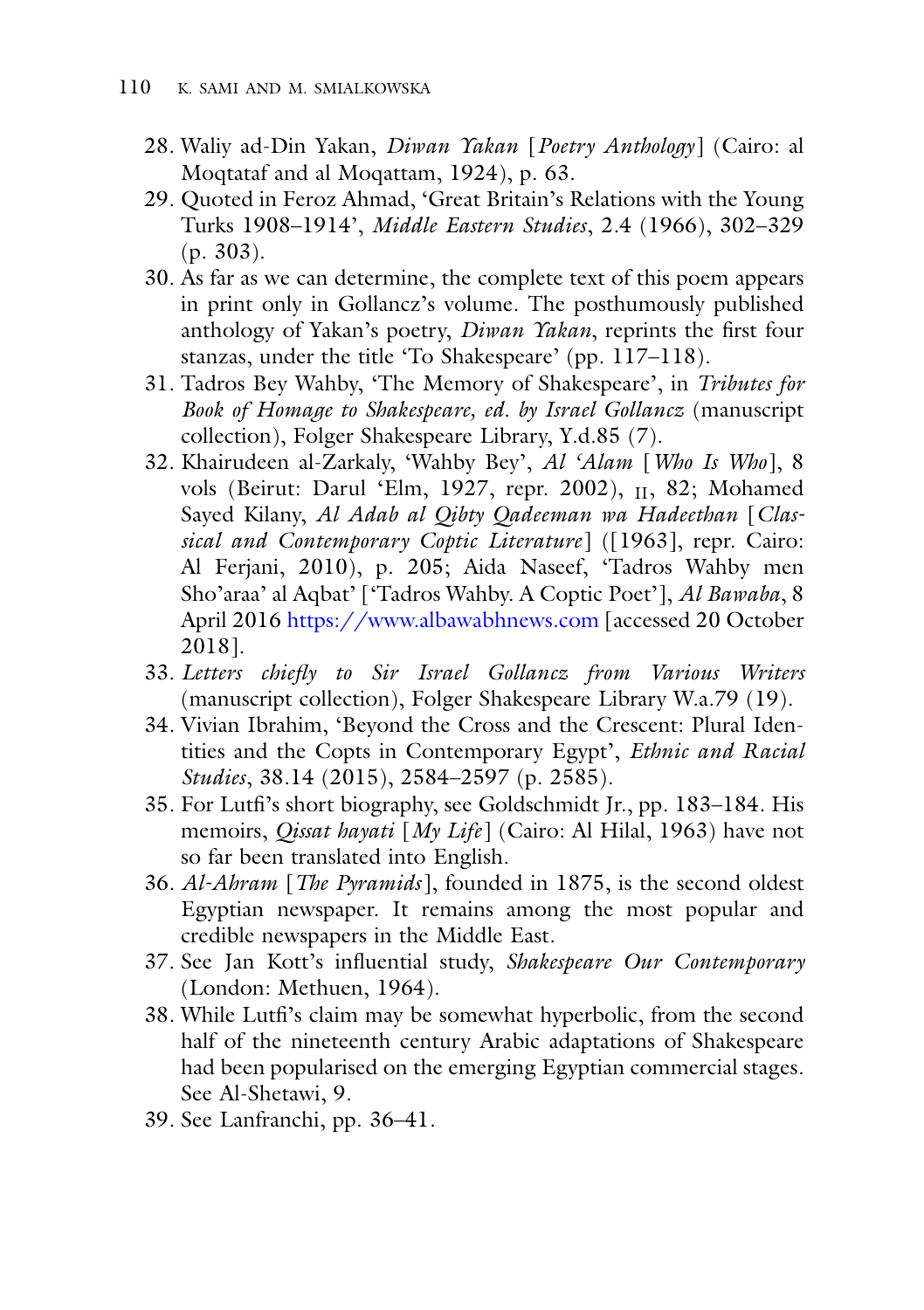- 40. 'Dhzekra Shakespeare wal Ihtefal beha fil Jame 'a al Mesryya' ['Commemorating Shakespeare and Its Celebration at the Egyptian University'], *Al-Mahrousa*, Cairo, 3 May 1916, p. 1.
- 41. White and Clement were among a number of foreign staff teaching at the Egyptian University at the time. See Donald Malcolm Reid, *Cairo University and the Making of Modern Egypt* (Cambridge: Cambridge University Press, 1990).
- 42. The source does not specify the speech, but most likely it is referring to Mark Antony's 'funeral oration' for Caesar (III.2.70–104).
- 43. Ibn [Tawfiq] al-Hakeem, 'Laytany Kontu Shakespeare' ['I wish I were Shakespeare'], *Jareedatul Afkar*, 4 May 1916, p. 3. For al-Hakeem's short biography, see Goldschmidt Jr., pp. 67–69 (in this source, his name is spelled as al-Hakim).
- 44. 'The Memory of Shakespeare', *Wadinnil*, 27 April 1916, p. 1.
- 45. 'Al-Ma'arrī, Arab Poet', *Encyclopaedia Britannica* online https:// www.britannica.com [\[accessed 23 November 2018\].](https://www.britannica.com)
- 46. 'Shakespeare', *Al-Watan* 6 March 1916, p. 1 (quoted in Awad, p. 8). Since Gollancz's volume was not published until late April 1916, Ibrahim's poem must have been circulated in Egypt in another format before then. Ibrahim's later anthology mentions a publication on 1st March 1916, but does not specify where that publication occurred (*Diwan Hafiz Ibrahim*, p. 72).
- 47. See 'Dhzekra Shakespeare wa Qasidat Hafiz' ['The Memory of Shakespeare and Hafiz's Poem'], *Wadinnil*, 8 March 1916, p. 1, and the exchange of letters to the editor in *Wadinnil* between 8 and 16 March 1916.
- 48. Awad argues that the underlying reason for the polemic was the ongoing artistic feud between Ibrahim's supporters and the followers of his great poetic rival, Ahmed Shawqi (1868–1932) (Awad, p. 8). Shawqi was in exile between 1914 and 1919, which is probably why his own Tercentenary poem, 'Shakespeare', did not attract any attention in Egypt at the time. It was subsequently published in Shawqi's anthology ('Shakespeare', *Diwan Shawqi* [*Shawqi's Poetry Anthology*], ed. Ahmad al Hofy, 2 vols (Cairo: Nahdet Misr, 1980),  $_{II}$ , 350–353. Ironically, the poem was later criticised for praising not only Shakespeare, but also the British Empire. See Abbas Mahmoud al-Aqqad and Ebrahim al-Mazny, *Al-diwan fil Adab wal Naqd* [*Al-Diwan in Literature and Criticism*] (Cairo: Hindawi, 1921, repr. 2018), pp. 150–151.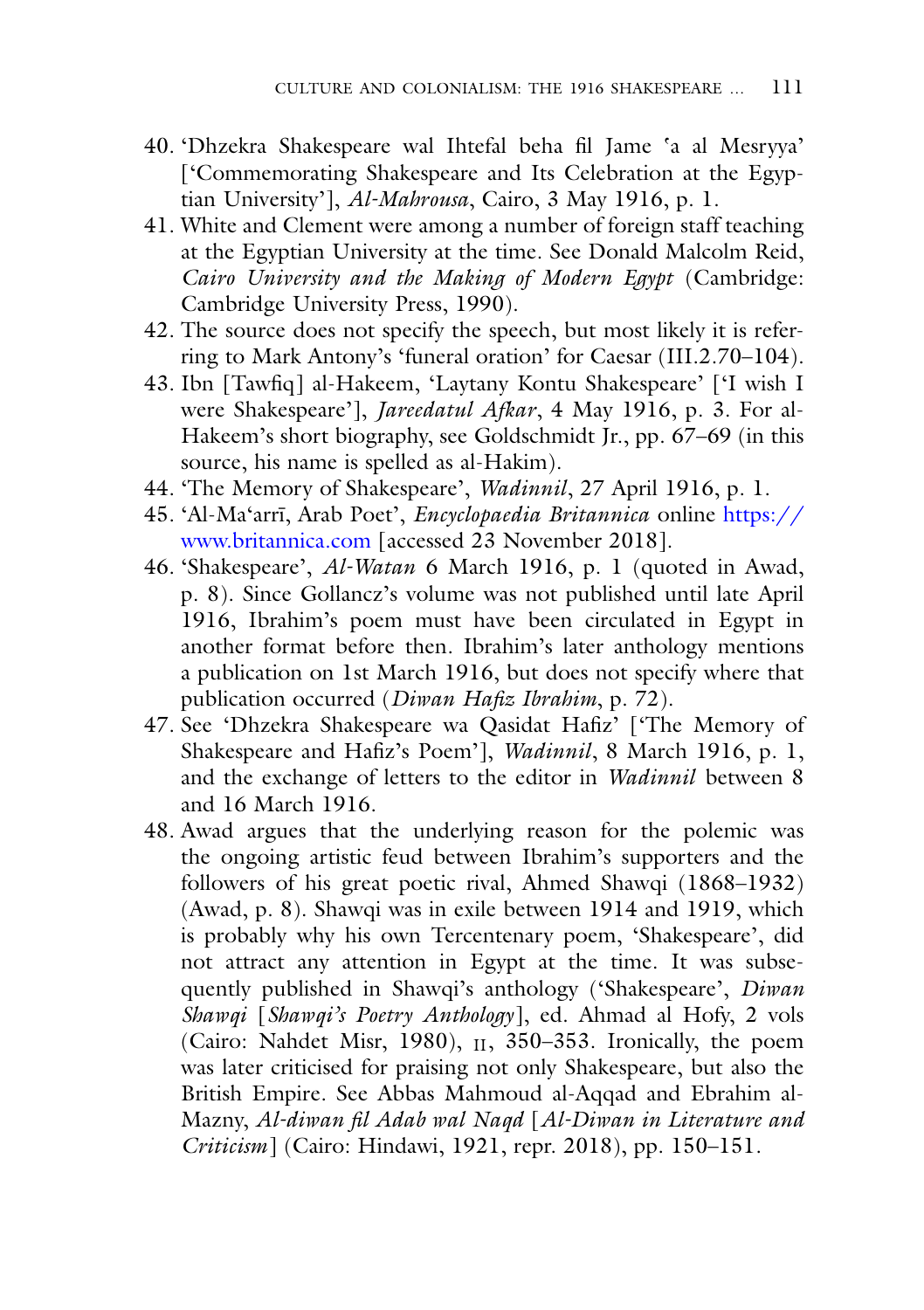- 49. Ania Loomba and Martin Orkin, 'Introduction: Shakespeare and the Post-Colonial Question', in Loomba and Orkin, eds, *Post-Colonial Shakespeares* (London: Routledge, 1998), pp. 1–19 (p. 2).
- 50. See al-Shetawi, pp. 9–11 and 15–21.
- 51. For more recent developments, see May Sélim, 'Tracing Shakespeare: A Brief Look at a Century of Bard's Presence in Egypt's Theatres', *Ahram Online*, 30 April 2016, http://english.ahram. org.eg/News/205745.aspx [\[accessed 23 November 2018\].](http://english.ahram.org.eg/News/205745.aspx)

## SOURCE CITED

- Ahmad, Feroz, 'Great Britain's Relations with the Young Turks 1908-1914', *Middle Eastern Studies*, 2.4 (1966), 302–329.
- al-Aqqad, Abbas Mahmoud, and Ebrahim al-Mazny, *Al-diwan fil Adab wal Naqd* [*Al-Diwan in Literature and Criticism*] (Cairo: Hindawi, 1921, repr. 2018).
- al-Hakeem, Ibn [Tawfiq], 'Laytany Kontu Shakespeare' ['I wish I were Shakespeare'], *Jareedatul Afkar*, 4 May 1916, p. 3.
- 'Al-Ma'arrī, Arab Poet', *Encyclopaedia Britannica*, online https://www.britan nica.com [\[accessed 23 November 2018\].](https://www.britannica.com)
- al-Shetawi, Mahmoud F., 'Arabic Adaptations of Shakespeare and Postcolonial Theory', *Critical Survey*, 25.3 (2013), 4–28.
- al-Zarkaly, Khairudeen, 'Wahby Bey', *Al 'Alam* [*Who Is Who*], 8 vols (Beirut: Darul 'Elm, 1927, repr. 2002), II.
- Awad, Ramsis, *Shakespeare fi Misr* [*Shakespeare in Egypt* ] (Cairo: GEBO, 1986).
- Calvo, Clara, 'Fighting over Shakespeare: Commemorating the 1916 Tercentenary in Wartime', *Critical Survey*, 24.3 (2012), 48–72.
- Calvo, Clara, and Coppélia Kahn, eds, *Celebrating Shakespeare: Commemoration and Cultural Memory* (Cambridge: Cambridge University Press, 2016).
- Clare, Janet, and Stephen O'Neill, eds, *Shakespeare and the Irish Writer* (Dublin: University College Dublin Press, 2010).
- Cromer, Earl of [Evelyn Baring], *Modern Egypt*, 2 vols (London: Macmillan,  $1908$ ,  $\text{II}$
- Daly, M. W., 'The British Occupation, 1882–1922', in Daly, ed., pp. 239–251.
- ———, ed., *The Cambridge History of Egypt, Volume Two: Modern Egypt, from 1517 to the End of the Twentieth Century* (Cambridge: Cambridge University Press, 1998).
- Darwin, John, *The Empire Project: The Rise and Fall of the British World-System, 1830-1970* (Cambridge: Cambridge University Press, 2009).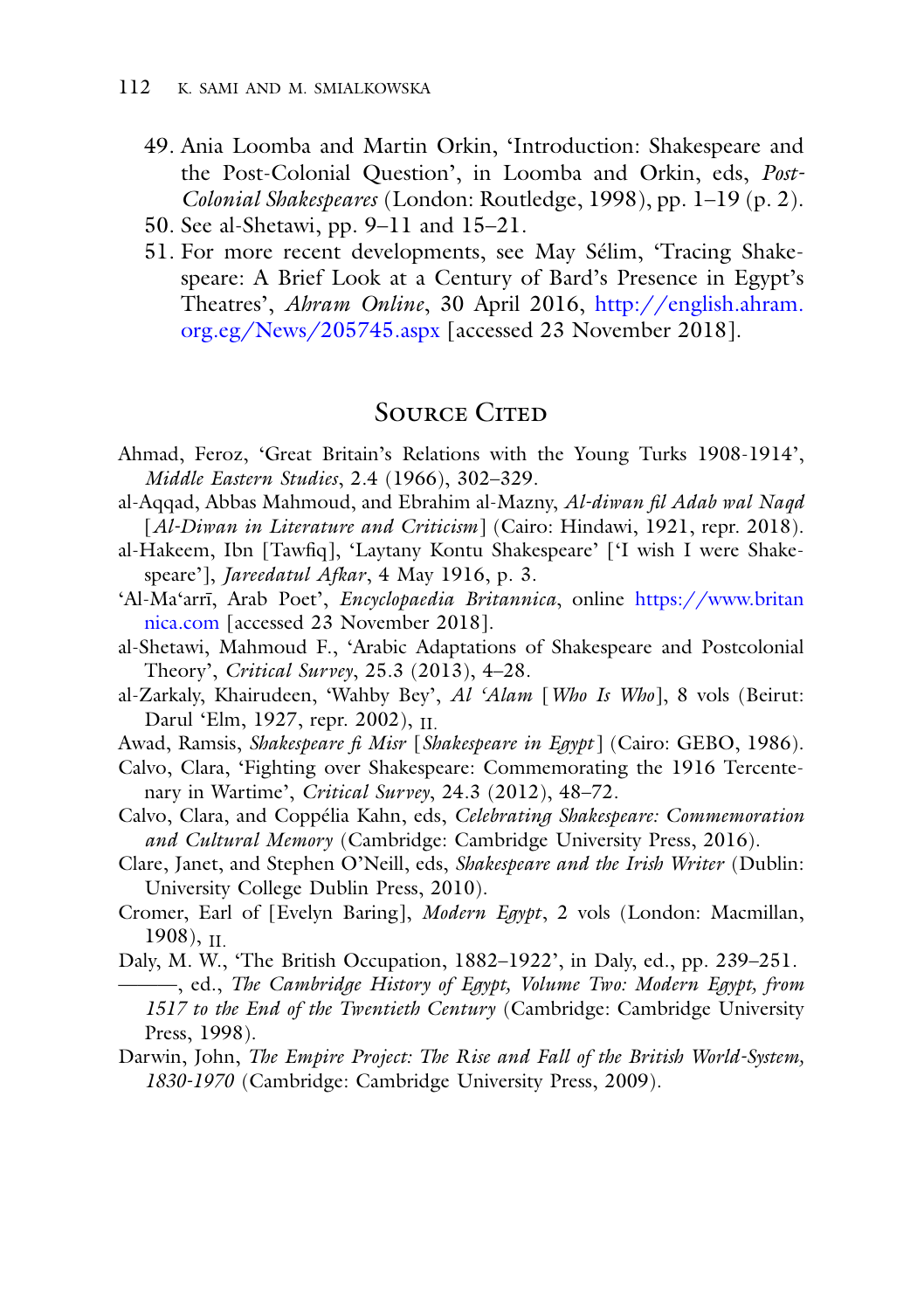- 'Dhzekra Shakespeare wal Ihtefal beha fil Jame 'a al Mesryya' ['Commemorating Shakespeare and Its Celebration at the Egyptian University'], *Al-Mahrousa*, Cairo, 3 May 1916, p. 1.
- 'Dhzekra Shakespeare wa Qasidat Hafiz' ['The Memory of Shakespeare and Hafiz's Poem'], *Wadinnil*, 8 March 1916, p. 1.
- Engler, Balz, 'Shakespeare in the Trenches', *Shakespeare Survey, Volume 44: Shakespeare and Politics*, ed. by Stanley Wells (Cambridge: Cambridge University Press, 1991), pp. 105–111.
- Foulkes, Richard, *Performing Shakespeare in the Age of Empire* (Cambridge: Cambridge University Press, 2002).
- Goldschmidt Jr., Arthur, *Biographical Dictionary of Modern Egypt* (Boulder: Lynne Rienner Publishers, 2000).
- Gollancz, Israel, ed., *A Book of Homage to Shakespeare* (Oxford: Oxford University Press, 1916).
- Hendley, Matthew C., 'Cultural Mobilization and British Responses to Cultural Transfer in Total War: The Shakespeare Tercentenary of 1916', *First World War Studies* 3.1 (2012), 25–49.
- Hinojosa, Lynne Walhout, *The Renaissance, English Cultural Nationalism, and Modernism, 1860-1920* (Houndmills, Basingstoke: Palgrave Macmillan, 2009).
- Houlahan, Mark, 'Shakespeare and the Kiwi, 1916', in Jansohn and Mehl, eds, pp. 333–348.
- Houliston, Victor, '*The Merchant of Venice* in the City of Gold: The Tercentenary in Johannesburg', in Wright, ed., pp. 46–65.
- Ibrahim, Hafiz, *Diwan Hafiz Ibrahim* [*Collected Poems of Hafiz Ibrahim*], ed. by Ahmad Amin and others (Cairo: GEBO, 1987 [1937]).
- Ibrahim, Vivian, 'Beyond the Cross and the Crescent: Plural Identities and the Copts in Contemporary Egypt', *Ethnic and Racial Studies*, 38.14 (2015), 2584–2597.
- Jansohn, Christa, and Dieter Mehl, eds, *Shakespeare Jubilees: 1769-2014*, Studien zur englischen Literatur 27 (Zürich: LIT Verlag, 2015).
- Jones, Henry Arthur, *Shakespeare and Germany (Written during the Battle of Verdun)* (London: Whittingham and Co., Chiswick Press, 1916).
- Joughin, John, ed., *Shakespeare and National Culture* (Manchester: Manchester University Press, 1997).
- Kahn, Coppélia, 'Remembering Shakespeare Imperially: The 1916 Tercentenary', *Shakespeare Quarterly*, 52.4 (2001), 456–478.
- Kani, Mohamed Esmaeel, Introduction to 2nd edition of *Diwan Hafiz Ibrahim* [*Collected Poems of Hafiz Ibrahim*], ed. by Ahmad Amin and others (Cairo: GEBO, 1987 [1937]), pp. 9–51.

Kilany, Mohamed Sayed, *Al Adab al Qibty Qadeeman wa Hadeethan* [*Classical and Contemporary Coptic Literature*] ([1963], repr. Cairo: Al Ferjani, 2010).

Kott, Jan, *Shakespeare Our Contemporary* (London: Methuen, 1964).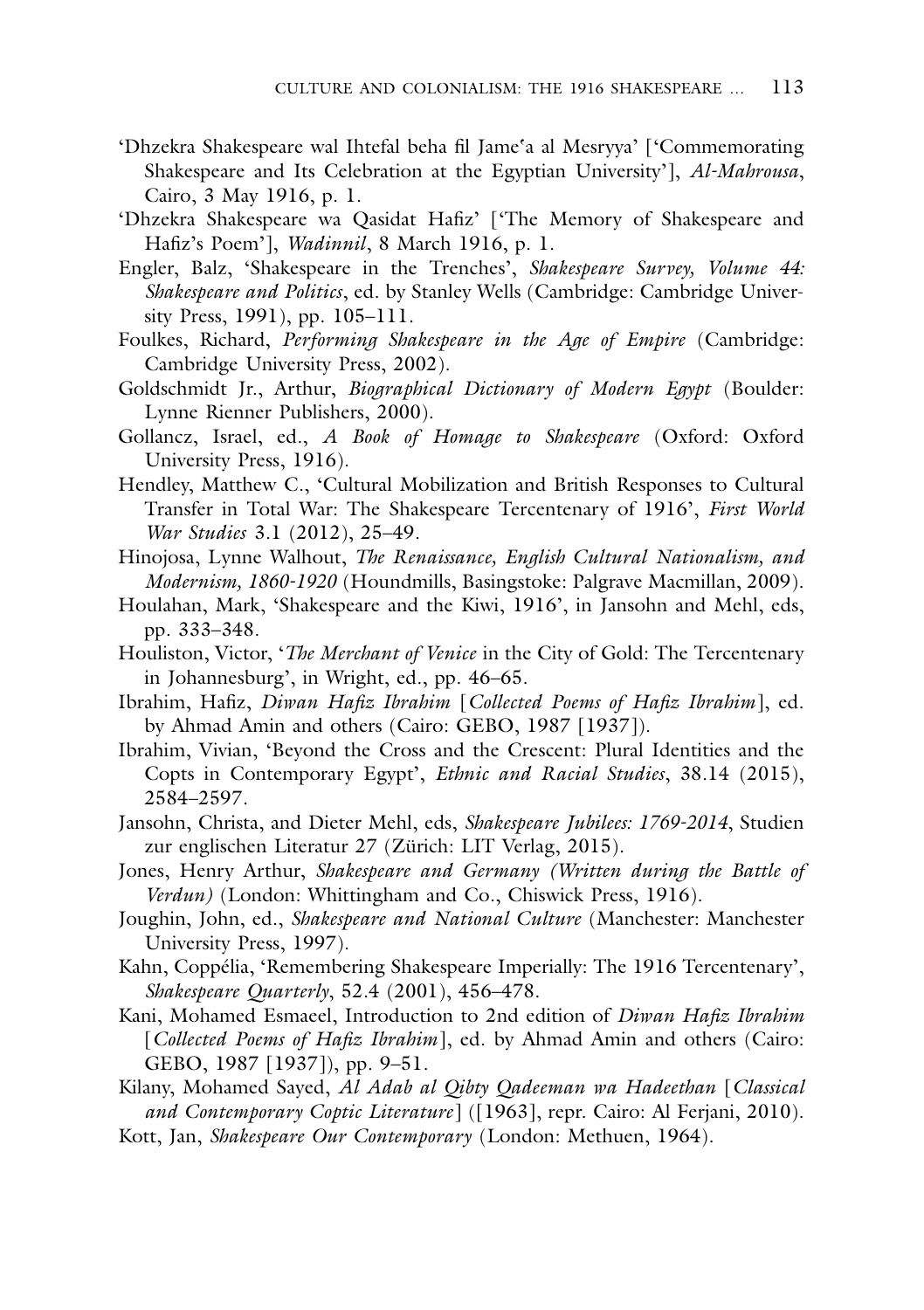- Lanfranchi, Sania Sharawi, *Casting off the Veil: The Life of Huda Shaarawi, Egypt's First Feminist* (London: I. B. Tauris, 2012).
- Loomba, Ania, and Martin Orkin, 'Introduction: Shakespeare and the Post-Colonial Question', in *Post-Colonial Shakespeares*, ed. by Loomba and Orkin (London: Routledge, 1998), pp. 1–19.
- Lutfi, Ahmad al-Sayyid, *Qissat hayati* [*My Life*] (Cairo: Al Hilal, 1963).
- ———, 'Ila Shakespeare' ['To Shakespeare'], *Al-Ahram*, 23 April 1916, p. 1.
- Mak, Lanver, *The British in Egypt: Community, Crime and Crises, 1882-1922* (London: Tauris, 2011).
- Maley, Willy, '"This Sceptred Isle": Shakespeare and the British Problem', in Joughin, ed., pp. 83–108.
- Marsot, Afaf Lutfi Al-Sayyid, *A History of Egypt from the Arab Conquest to the Present*, 2nd edn. (Cambridge: Cambridge University Press, 2007).
- McMullan, Gordon, 'Goblin's Market: Commemoration, Anti-Semitism and the Invention of "Global Shakespeare" in 1916', in Calvo and Kahn, eds, pp. 182–201.
- Mead, Philip, 'Lest We Forget: Shakespeare Tercentenary Commemoration in Sydney and London, 1916', in Calvo and Kahn, eds, pp. 225–244.
- 'The Memory of Shakespeare', *Wadinnil*, 27 April 1916, p. 1.
- Merrington, Peter, 'Loyal Memory: The Tercentenary in Colonial Cape Town', in Wright, ed., pp. 29–45.
- Murphy, Andrew, 'Bhíos ag Stratford ar ab abhainn. Shakespeare, Douglas Hyde, 1916', in Clare and O'Neill, eds, pp. 51–63.

———, 'Shakespeare's Rising', in Calvo and Kahn, eds, pp. 161–181.

- Naseef, Aida, 'Tadros Wahby men Sho'araa' al Aqbat' ['Tadros Wahby. A Coptic Poet'], *Al Bawaba*, 8 April 2016, <https://www.albawabhnews.com> [accessed 20 October 2018].
- Reid, Donald Malcolm, *Cairo University and the Making of Modern Egypt* (Cambridge: Cambridge University Press, 1990).
- ———, 'The 'Urabi Revolution and the British Conquest, 1879–1882', in Daly, ed., pp. 217–238.
- Sélim, May, 'Tracing Shakespeare: A Brief Look at a Century of Bard's Presence in Egypt's Theatres', *Ahram Online*, 30 April 2016 http://english.ahram. org.eg/News/205745.aspx [\[accessed 23 November 2018\].](http://english.ahram.org.eg/News/205745.aspx)
- Shaw, George Bernard, 'Preface for Politicians', in *John Bull's Other Island and Major Barbara* (New York: Brentano's, 1908), pp. v–lxii.
- Shawqi, Ahmed, *Diwan Shawqi* [*Shawqi's Poetry Anthology*], ed. by Ahmad al Hofy, 2 vols (Cairo: Nahdet Misr, 1980),  $_{\text{II}}$
- 'Sir G. O. Trevelyan and the War. Interesting Address at Stratford-on-Avon', *The Newcastle Daily Journal*, 2 May 1916, p. 5.
- Tignor, Robert L., *Egypt: A Short History* (Princeton: Princeton University Press, 2010).